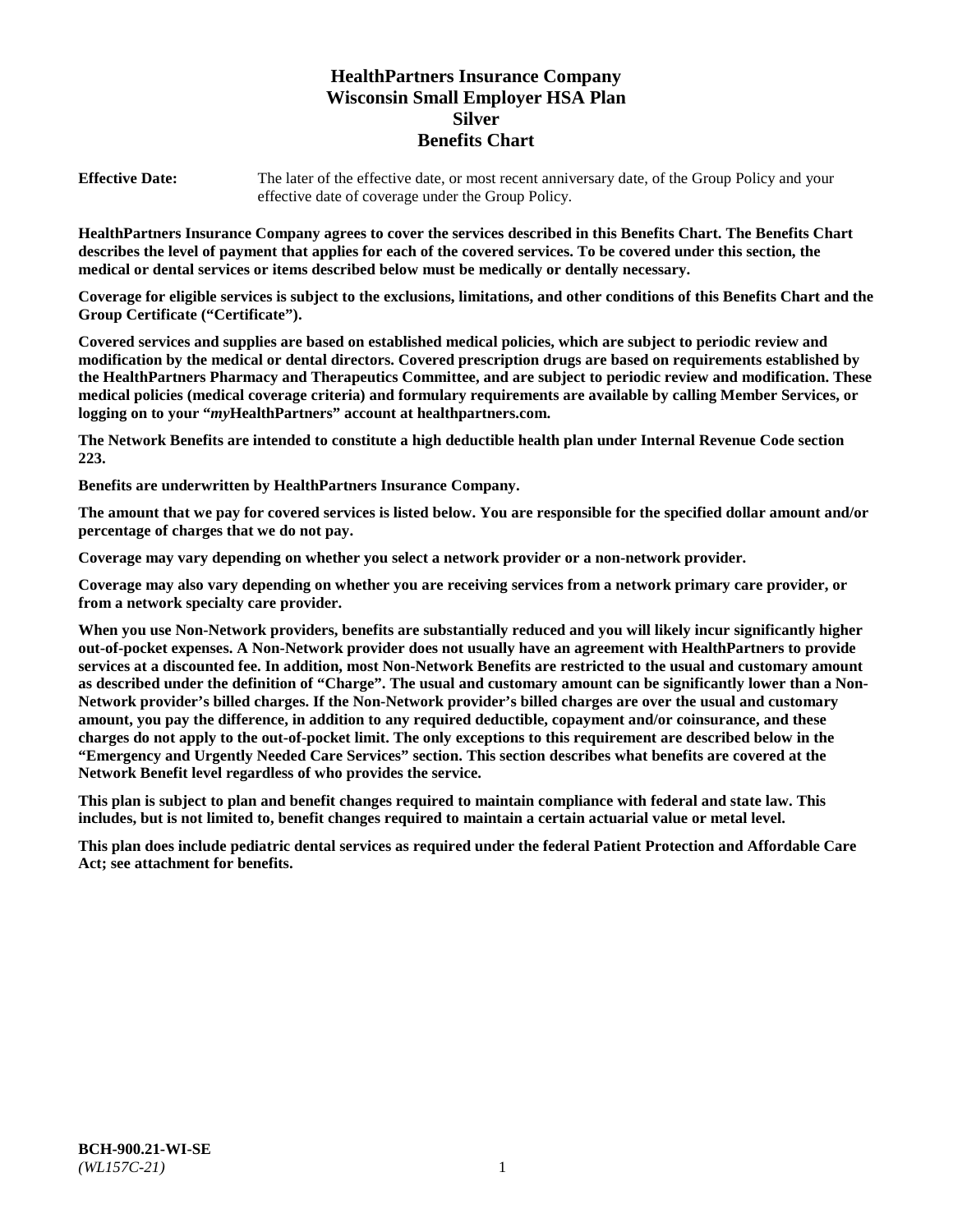# **These definitions apply to this Benefits Chart. They also apply to the Certificate.**

| <b>Biosimilar Drug:</b> | A prescription drug, approved by the Food and Drug Administration (FDA), that the FDA has<br>determined is biosimilar to and interchangeable with a biological brand name drug. Biosimilar<br>drugs are not considered generic drugs and are not covered under the generic drug benefit.                                                                                                                                                                                                                                                                                                                                                     |
|-------------------------|----------------------------------------------------------------------------------------------------------------------------------------------------------------------------------------------------------------------------------------------------------------------------------------------------------------------------------------------------------------------------------------------------------------------------------------------------------------------------------------------------------------------------------------------------------------------------------------------------------------------------------------------|
| <b>Brand Name Drug:</b> | A prescription drug, approved by the Food and Drug Administration (FDA), that is manufactured,<br>sold, or licensed for sale under a trademark by the pharmaceutical company that originally<br>researched and developed the drug. Brand name drugs have the same active-ingredient formula as<br>the generic version of the drug. However, generic drugs are manufactured and sold by other drug<br>manufacturers and are generally not available until after the patent on the brand name drug has<br>expired. A few brand name drugs may be covered at the generic drug benefit level if this is<br>indicated on the formulary.           |
| <b>Calendar Year</b>    | This is the 12-month period beginning 12:01 A.M. Central Time, on January 1, and ending 12:00<br>A.M. Central Time of the next following December 31.                                                                                                                                                                                                                                                                                                                                                                                                                                                                                        |
| <b>Charge:</b>          | For covered services delivered by a network provider, this is the provider's discounted fee for a<br>given medical/surgical service, procedure or item.                                                                                                                                                                                                                                                                                                                                                                                                                                                                                      |
|                         | For covered services delivered by non-network providers, a contracted rate may apply if such<br>arrangement is available to HealthPartners.                                                                                                                                                                                                                                                                                                                                                                                                                                                                                                  |
|                         | For the usual and customary charge for covered services delivered by non-network providers, our<br>payment is calculated using one of the following options to be determined at HealthPartners'<br>discretion: 1) a percentage of the Medicare fee schedule; 2) a comparable schedule if the service is<br>not on the Medicare fee schedule; or 3) a commercially reasonable rate for such service.                                                                                                                                                                                                                                          |
|                         | The usual and customary charge is the maximum amount allowed that we consider in the<br>calculation of the payment of charges incurred for certain covered services. You must pay for any<br>charges above the usual and customary charge, and they do not apply to the out-of-pocket limit.                                                                                                                                                                                                                                                                                                                                                 |
|                         | A charge is incurred for covered ambulatory medical and surgical services, on the date the service<br>or item is provided. A charge is incurred for covered inpatient services, on the date of admission to<br>a hospital. To be covered, a charge must be incurred on or after your effective date and on or<br>before the termination date.                                                                                                                                                                                                                                                                                                |
| Copayment/Coinsurance:  | The specified dollar amount, or percentage, of charges incurred for covered services, which we do<br>not pay, but which you must pay, each time you receive certain medical services, procedures or<br>items. Our payment for those covered services or items begins after the copayment or coinsurance<br>is satisfied. Covered services or items requiring a copayment or coinsurance are specified in this<br>Benefits Chart.                                                                                                                                                                                                             |
|                         | For services provided by a network provider:<br>An amount which is listed as a flat dollar copayment is applied to a network provider's discounted<br>charge for a given service. However, if the network provider's discounted charge for a service or<br>item is less than the flat dollar copayment, you will pay the network provider's discounted charge.<br>An amount which is listed as a percentage of charges or coinsurance is based on the network<br>provider's discounted charges, calculated at the time the claim is processed, which may include an<br>agreed upon fee schedule rate for case rate or withhold arrangements. |
|                         | For services provided by a non-network provider:<br>Any copayment or coinsurance is applied to the lesser of the provider's charges or the usual and<br>customary charge for a service.                                                                                                                                                                                                                                                                                                                                                                                                                                                      |
|                         | A copayment or coinsurance is due at the time a service is provided, or when billed by the<br>provider. The copayment or coinsurance applicable for a scheduled visit with a HealthPartners<br>network provider will be collected for each visit, late cancellation and failed appointment.                                                                                                                                                                                                                                                                                                                                                  |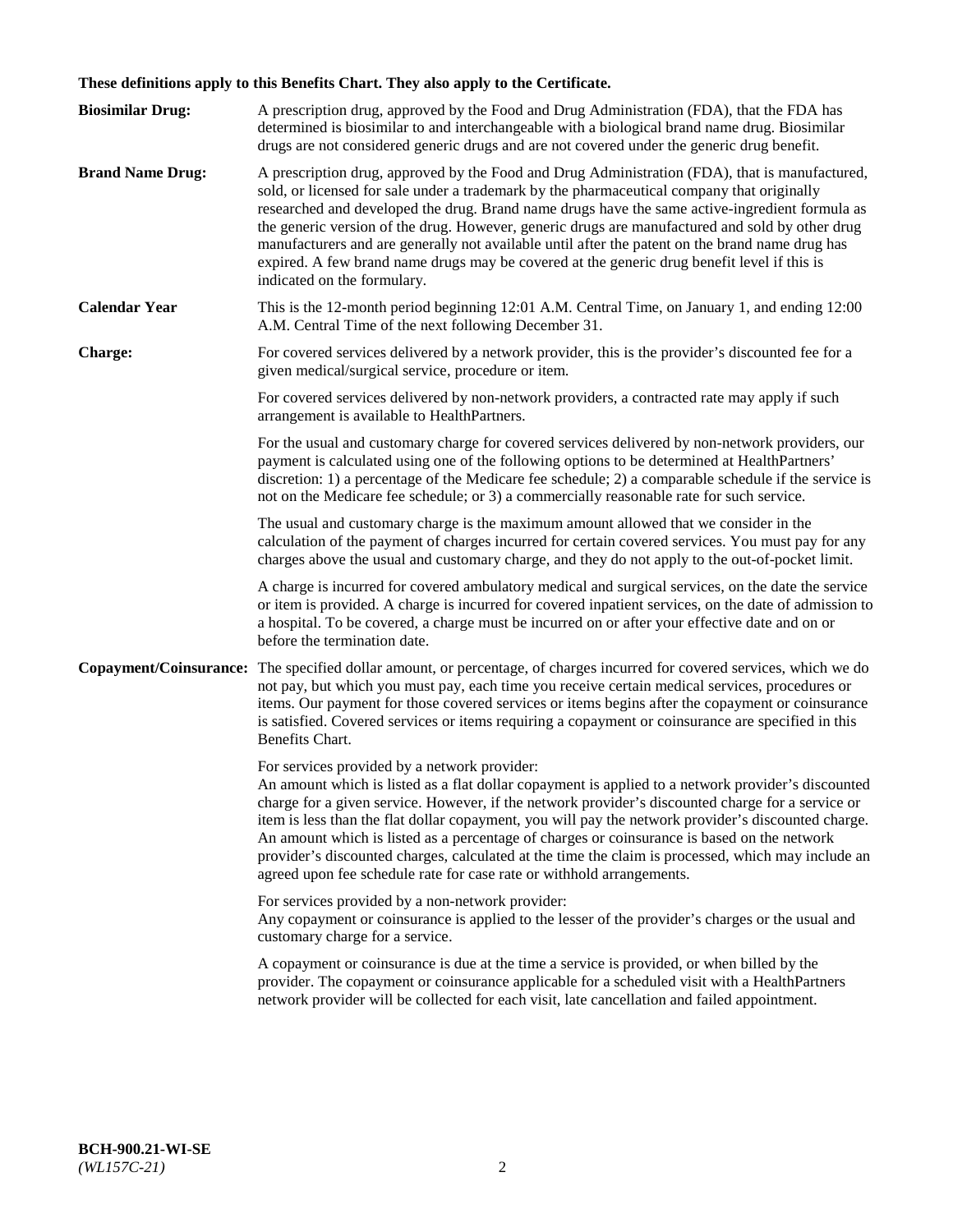| Deductible:                                | The specified dollar amount of charges incurred for covered services, which we do not pay, but an<br>enrollee or a family has to pay first in a calendar year. Our payment for those services or items<br>begins after the deductible is satisfied. For network providers, the amount of the charges that apply<br>to the deductible are based on the network provider's discounted charges, calculated at the time<br>the claim is processed, which may include an agreed upon fee schedule rate for case rate or<br>withhold arrangements. For non-network providers, the amount of charges that apply to the<br>deductible are the lesser of the provider's charges or the usual and customary charge for a service. |
|--------------------------------------------|-------------------------------------------------------------------------------------------------------------------------------------------------------------------------------------------------------------------------------------------------------------------------------------------------------------------------------------------------------------------------------------------------------------------------------------------------------------------------------------------------------------------------------------------------------------------------------------------------------------------------------------------------------------------------------------------------------------------------|
|                                            | Any amounts paid or reimbursed by a third party, including but not limited to: point of service<br>rebates, manufacturer coupons, manufacturer debits cards or other forms of direct reimbursement<br>to an Insured for a product or service, will not apply toward your deductible, to the extent<br>permitted under state and federal law.                                                                                                                                                                                                                                                                                                                                                                            |
|                                            | Your plan has an embedded deductible. This means once an Insured meets the individual<br>deductible, the plan begins paying benefits for that person. If two or more members of the family<br>meet the family deductible, the plan begins paying benefits for all members of the family,<br>regardless of whether each Insured has met the individual deductible. However, an Insured may<br>not contribute more than the individual deductible toward the family deductible.                                                                                                                                                                                                                                           |
|                                            | All services are subject to the deductible unless otherwise indicated below in this Benefits Chart.                                                                                                                                                                                                                                                                                                                                                                                                                                                                                                                                                                                                                     |
| Formulary:                                 | This is a current list, which may be revised from time to time, of prescription drugs, medications,<br>equipment and supplies covered by us as indicated in this Benefits Chart which are covered at the<br>highest benefit level. Some drugs on the formulary may require prior authorization to be covered<br>as formulary drugs. The formulary, and information on drugs that require prior authorization, are<br>available by calling Member Services, or logging on to your "myHealthPartners" account at<br>healthpartners.com.                                                                                                                                                                                   |
| <b>Generic Drug:</b>                       | A prescription drug, approved by the Food and Drug Administration (FDA), that the FDA has<br>determined is comparable to a brand name drug product in dosage form, strength, route of<br>administration, quality, intended use and documented bioequivalence. Generally, generic drugs<br>cost less than brand name drugs. Some brand name drugs may be covered at the generic drug<br>benefit level if this is indicated on the formulary.                                                                                                                                                                                                                                                                             |
| <b>Lifetime Maximum</b><br><b>Benefit:</b> | The specified coverage limit actually paid by us for services and/or charges incurred by you for any<br>given procedure or diagnosis. Payment of benefits under this Benefits Chart ceases when that lifetime<br>maximum benefit is reached. You have to pay for any subsequent charges.                                                                                                                                                                                                                                                                                                                                                                                                                                |
| <b>Non-Formulary Drug:</b>                 | This is a prescription drug, approved by the Food and Drug Administration (FDA), that is not on<br>the formulary, is medically necessary and is not investigative or experimental or otherwise<br>excluded under the Certificate.                                                                                                                                                                                                                                                                                                                                                                                                                                                                                       |
|                                            | Out-of-Pocket Expenses: You pay the specified copayments/coinsurance and deductibles applicable for particular services,<br>subject to the out-of-pocket limit described below. These amounts are in addition to the monthly<br>premium payments.                                                                                                                                                                                                                                                                                                                                                                                                                                                                       |
| <b>Out-of-Pocket Limit:</b>                | You pay the copayments/coinsurance and deductibles for covered services, to the individual or<br>family out-of-pocket limit. Thereafter we cover 100% of the charges incurred for all other covered<br>services, for the rest of the calendar year. You pay amounts greater than the out-of-pocket limit if<br>you exceed any lifetime maximum benefit or any visit or day limits.                                                                                                                                                                                                                                                                                                                                      |
|                                            | Non-Network Benefits above the usual and customary charge (see definition of charge above) do<br>not apply to the out-of-pocket limit.                                                                                                                                                                                                                                                                                                                                                                                                                                                                                                                                                                                  |
|                                            | Non-Network Benefits for transplant surgery do not apply to the out-of-pocket limit.                                                                                                                                                                                                                                                                                                                                                                                                                                                                                                                                                                                                                                    |
|                                            | Any amounts paid or reimbursed by a third party, including but not limited to: point of service<br>rebates, manufacturer coupons, manufacturer debit cards or other forms of direct reimbursement to<br>an Insured for a product or service, will not apply as an out-of-pocket expense, to the extent<br>permitted under state and federal law.                                                                                                                                                                                                                                                                                                                                                                        |
|                                            | You are responsible to keep track of the out-of-pocket expenses. Contact Member Services for<br>assistance in determining the amount paid by the enrollee for specific eligible services received.<br>Claims for reimbursement under the out-of-pocket limit provisions are subject to the same time<br>limits and provisions described under the "Claims Provisions" section of the Certificate.                                                                                                                                                                                                                                                                                                                       |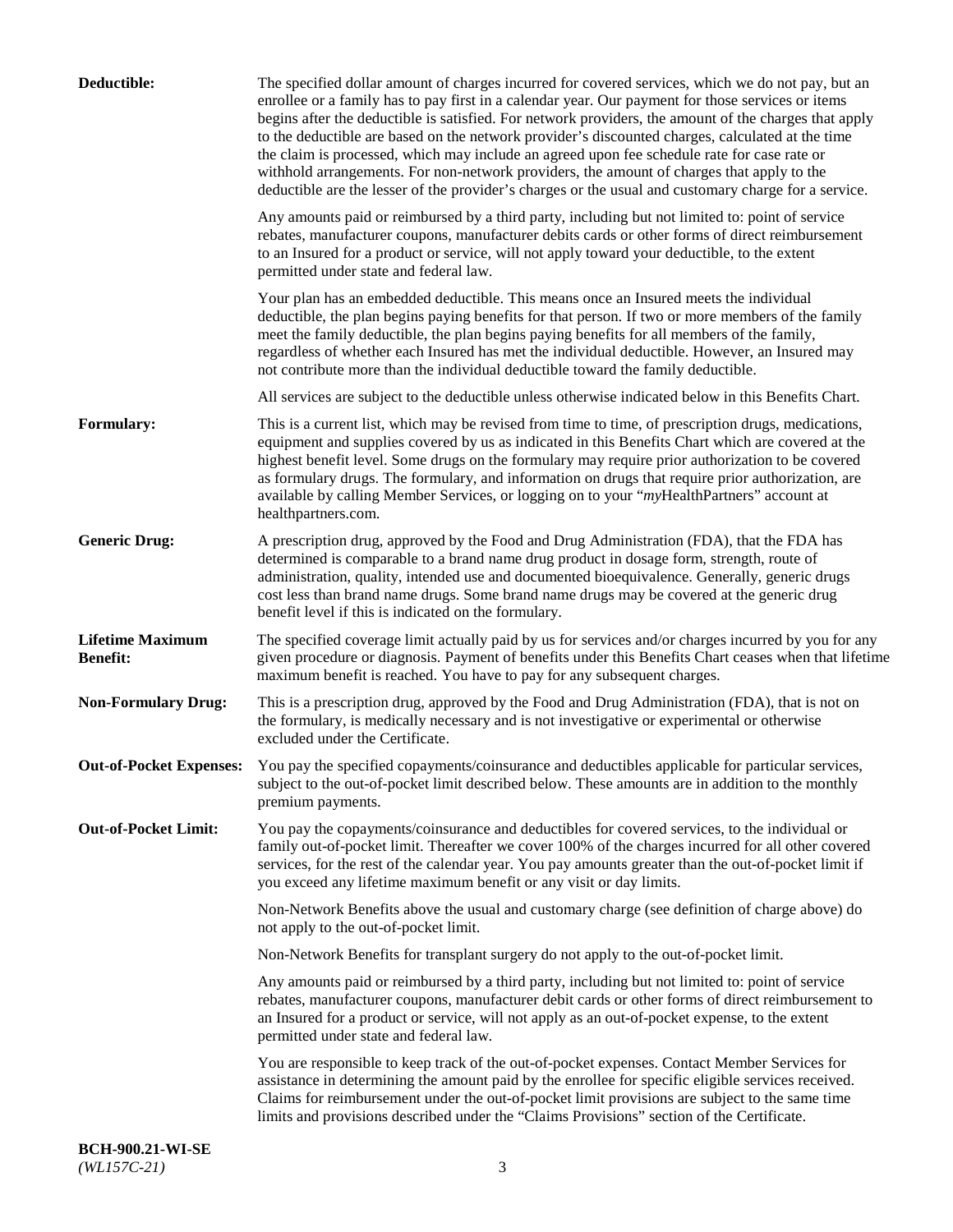|                             | Primary Care Providers: These are providers in the following categories: Family Practice, General Practice, Internal<br>Medicine, Pediatrics, Adolescent Medicine, Adult Medicine and Geriatrics.                                                                                                                                                                                                                                                                                                                                     |
|-----------------------------|---------------------------------------------------------------------------------------------------------------------------------------------------------------------------------------------------------------------------------------------------------------------------------------------------------------------------------------------------------------------------------------------------------------------------------------------------------------------------------------------------------------------------------------|
|                             | <b>Specialty Care Providers:</b> These are providers who are not in the following categories: Family Practice, General Practice,<br>Internal Medicine, Pediatrics, Adolescent Medicine, Adult Medicine and Geriatrics.                                                                                                                                                                                                                                                                                                                |
| <b>Specialty Drug List:</b> | This is a current list, which may be revised from time to time, of prescription drugs, medications,<br>equipment and supplies, which are typically bio-pharmaceuticals. The purpose of a specialty drug<br>list is to facilitate enhanced monitoring of complex therapies used to treat specific conditions.<br>Specialty drugs are covered by us as indicated in this Benefits Chart. The specialty drug list is<br>available by calling Member Services, or logging on to your "myHealthPartners" account at<br>healthpartners.com. |
| virtuwell:                  | This is an online service that you may use to receive a diagnosis and treatment for certain routine<br>conditions, such as a cold and flu, ear pain and sinus infections. You may access the virtuwell<br>website at virtuwell.com.                                                                                                                                                                                                                                                                                                   |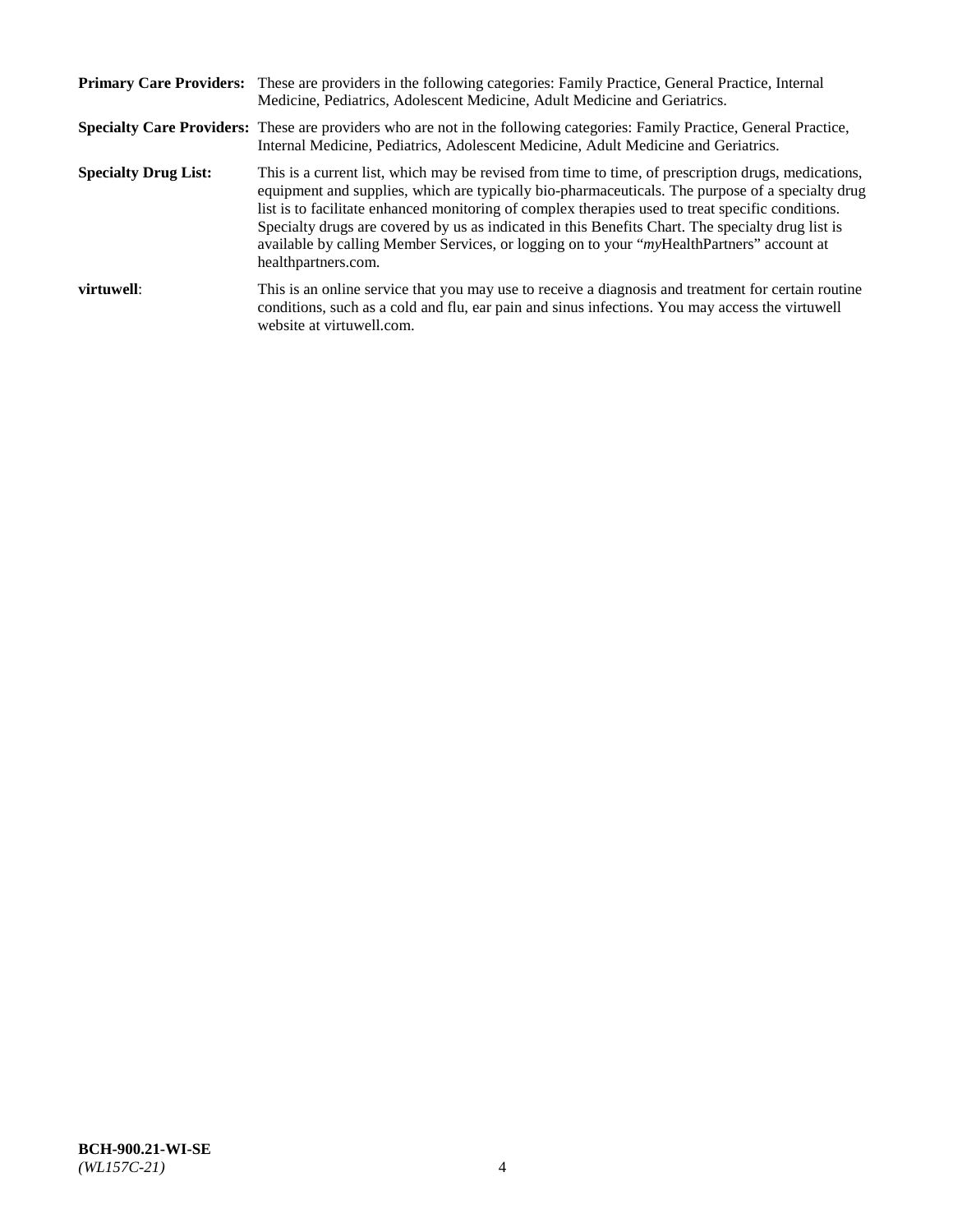# **DEDUCTIBLES AND OUT-OF-POCKET LIMITS**

#### **Individual Calendar Year Deductible**

| <b>Network Benefits</b> | <b>Non-Network Benefits</b> |
|-------------------------|-----------------------------|
| \$4,000                 | \$10,000                    |

#### **Family Calendar Year Deductible**

| <b>Network Benefits</b> | <b>Non-Network Benefits</b> |
|-------------------------|-----------------------------|
| \$8,000                 | \$20,000                    |

Separate deductibles must be satisfied under the Network Benefits and Non-Network Benefits.

Your plan has an embedded deductible. This means once an Insured meets the individual deductible, the plan begins paying benefits for that person. If two or more members of the family meet the family deductible, the plan begins paying benefits for all members of the family, regardless of whether each Insured has met the individual deductible. However, an Insured may not contribute more than the individual deductible toward the family deductible.

Any amounts paid or reimbursed by a third party, including but not limited to: point of service rebates, manufacturer coupons, manufacturer debits cards or other forms of direct reimbursement to an Insured for a product or service, will not apply toward your deductible, to the extent permitted under state and federal law.

#### **Individual Calendar Year Out-of-Pocket Limit**

| <b>Network Benefits</b> | <b>Non-Network Benefits</b> |
|-------------------------|-----------------------------|
| \$6,750                 | \$30,000                    |

#### **Family Calendar Year Out-of-Pocket Limit**

| <b>Network Benefits</b> | <b>Non-Network Benefits</b> |
|-------------------------|-----------------------------|
| \$13,500                | \$60,000                    |

Separate Out-of-Pocket Limits must be satisfied under Network Benefits and Non-Network Benefits.

Non-Network Benefits above the usual and customary charge will not apply to the individual or family Out-of-Pocket Limit.

Non-Network Benefits for transplant surgery do not apply to the Out-of-Pocket Limit.

Any amounts paid or reimbursed by a third party, including but not limited to: point of service rebates, manufacturer coupons, manufacturer debit cards or other forms of direct reimbursement to an Insured for a product or service, will not apply as an out-of-pocket expense, to the extent permitted under state and federal law.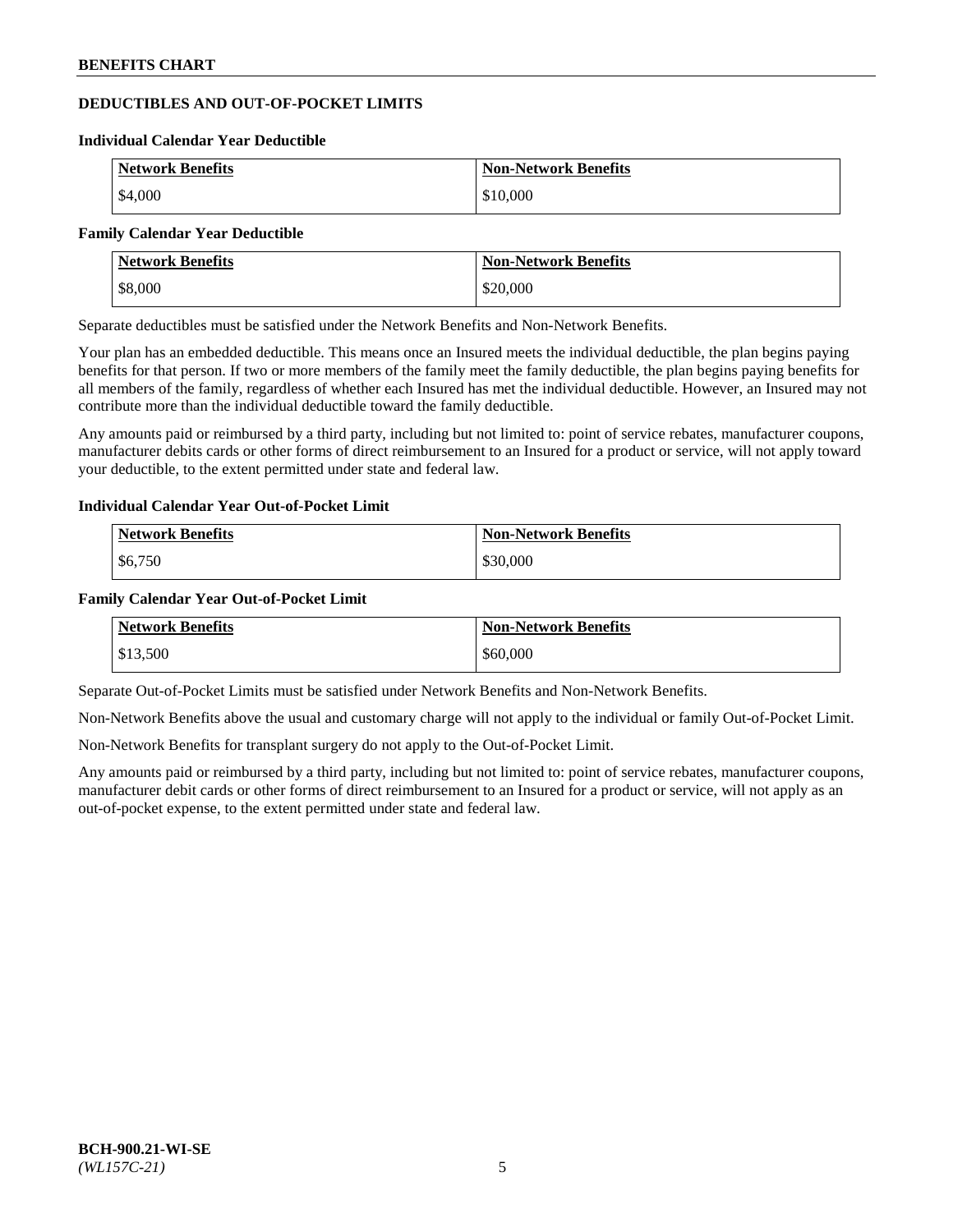# **AMBULANCE AND MEDICAL TRANSPORTATION**

#### **Covered Services:**

We cover ambulance and medical transportation for medical emergencies and as shown below.

We also cover medically necessary, non-emergency transportation if it meets our medical coverage criteria. Covered services and supplies are based on established medical policies, which are subject to periodic review and modification by the medical directors. These medical policies (medical coverage criteria) and applicable prior authorization requirements are available by calling Member Services, or logging on to your "*my*HealthPartners" account a[t healthpartners.com.](https://www.healthpartners.com/hp/index.html)

#### **Ambulance and Medical Transportation (other than non-emergency fixed wing air ambulance transportation)**

| <b>Network Benefits</b>       | <b>Non-Network Benefits</b> |
|-------------------------------|-----------------------------|
| 100% of the charges incurred. | See Network Benefits.       |

#### **Non-Emergency Fixed Wing Air Ambulance Transportation**

| <b>Network Benefits</b>       | <b>Non-Network Benefits</b>  |
|-------------------------------|------------------------------|
| 100% of the charges incurred. | 50% of the charges incurred. |

#### **Not Covered:**

See "Services Not Covered" in the Certificate.

# **AUTISM TREATMENT**

#### **Covered Services:**

Your network provider will coordinate the prior authorization process for any autism treatment services. You may call Member Services at 952-883-5000 or toll-free at 1-800-883-2177 if you have any questions or concerns regarding the authorization process.

Please call Member Services at 952-883-5000 or toll-free at 1-800-883-2177 to request authorization for autism treatment services from a non-network provider.

We cover prior authorized evidence-based intensive-level and nonintensive-level treatment of autism spectrum disorders (autism disorder, Asperger's syndrome or pervasive development disorder not otherwise specified).

Covered services are based on established medical policies, which are subject to periodic review and modification by the medical or dental directors. These medical policies (medical coverage criteria) are available by calling Member Services, or logging on to your "*my*HealthPartners" account at [healthpartners.com.](https://www.healthpartners.com/hp/index.html)

**Intensive-Level Services** for children diagnosed with autism spectrum disorders. Intensive-level services must begin on or after two years of age and end before nine years of age. Intensive-level services, on average, are services provided for more than 20 hours of treatment per week. (The average number of hours a week is calculated over a six-month period.)

| <b>Network Benefits</b>                  | <b>Non-Network Benefits</b>              |
|------------------------------------------|------------------------------------------|
| 100% of the charges incurred.            | 50% of the charges incurred.             |
| Limited to 235 visits per calendar year. | Limited to 235 visits per calendar year. |

The maximum number of visits is combined for Network Benefits and Non-Network Benefits.

#### **Intensive-Level Services Lifetime Maximum Benefit**

| <b>Network Benefits</b>                                              | <b>Non-Network Benefits</b>                                          |
|----------------------------------------------------------------------|----------------------------------------------------------------------|
| 4 years of cumulative services under this plan or any<br>other plan. | 4 years of cumulative services under this plan or any<br>other plan. |

The Lifetime Maximum Benefit is combined for Network Benefits and Non-Network Benefits.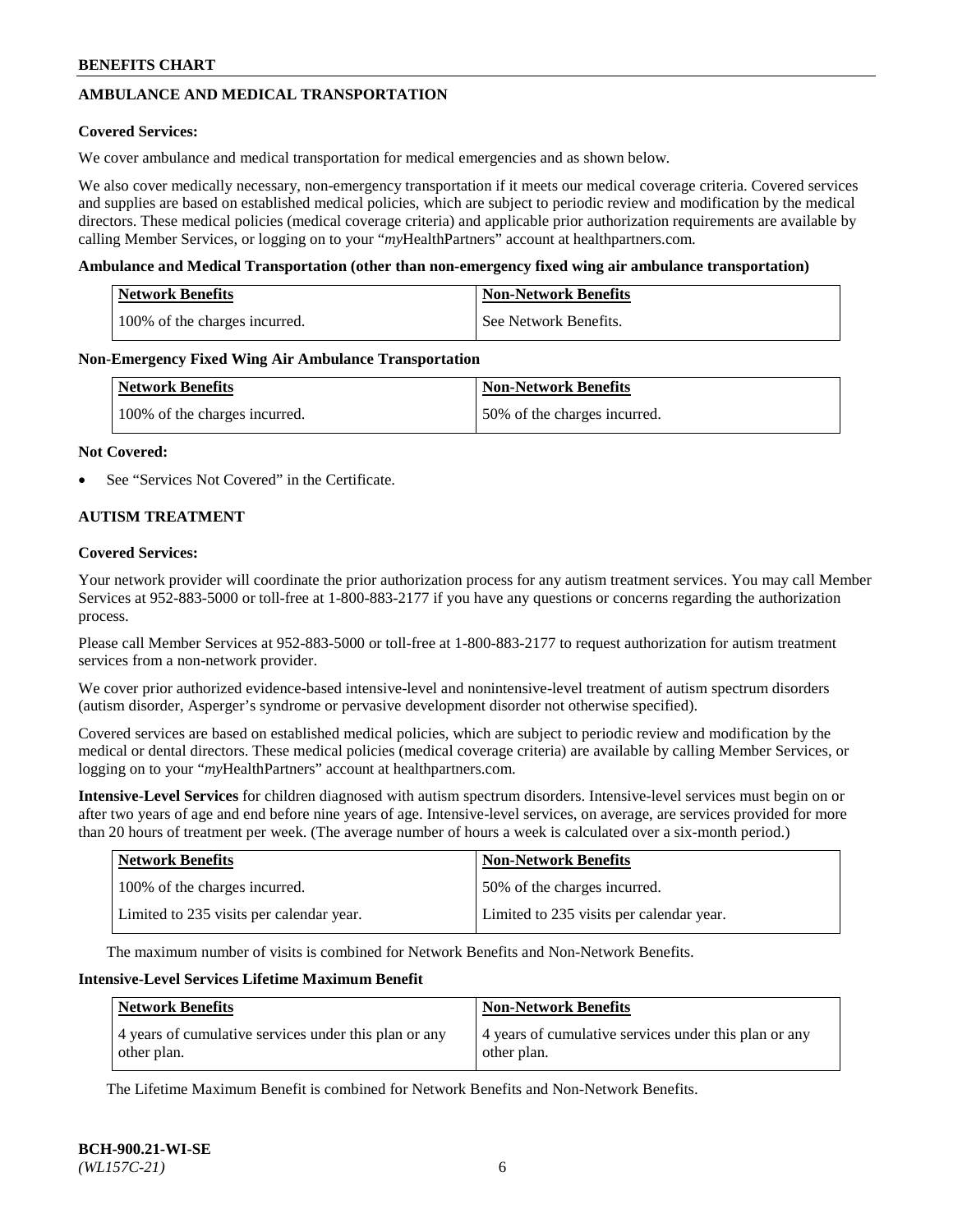#### **Nonintensive-Level Services** for Insureds diagnosed with autism spectrum disorders

| <b>Network Benefits</b>                  | <b>Non-Network Benefits</b>              |
|------------------------------------------|------------------------------------------|
| 100% of the charges incurred.            | 50% of the charges incurred.             |
| Limited to 120 visits per calendar year. | Limited to 120 visits per calendar year. |

The maximum number of visits is combined for Network Benefits and Non-Network Benefits.

#### **Not Covered:**

See "Services Not Covered" in the Certificate.

# **BEHAVIORAL HEALTH SERVICES**

#### **Covered Services:**

Covered services are based on established medical policies, which are subject to periodic review and modification by the medical directors. These medical policies (medical coverage criteria) are available by calling Member Services, or logging on to your "*my*HealthPartners" account at [healthpartners.com.](https://www.healthpartners.com/hp/index.html)

**Transitional Treatment Services.** These are services for the treatment of nervous or mental disorders, alcoholism or other drug abuse problems which are provided to an Insured in a less restrictive manner than are inpatient hospital services but in a more intensive manner than are outpatient services. Transitional treatment services are services offered by a provider, and certified by the Wisconsin Department of Health Services for each of the following (except the last bulleted item):

- Mental health services for covered adults in a day treatment program.
- Mental health services for covered children in a day hospital treatment program.
- Services for persons with chronic mental illness provided through a community support program.
- Residential treatment programs for alcohol and/or drug dependent covered persons.
- Alcohol and Other Drug Abuse (AODA) services in, a day treatment program.
- Services for persons who are experiencing a mental health crisis or who are in a situation likely to turn into a mental health crisis if support is not provided.
- Intensive outpatient programs for the treatment of psychoactive substance use disorders provided in accordance with the patient placement criteria of the American Society of Addiction Medicine.

# **Mental Health Services**

We cover services for mental health diagnoses as described in the Diagnostic and Statistical Manual of Mental Disorders – Fifth Edition (DSM 5) (most recent edition) that lead to significant disruption of function in your life.

We provide coverage for mental health treatment ordered by a Wisconsin court under a valid court order that is issued on the basis of a behavioral care evaluation performed by a licensed psychiatrist or doctoral level licensed psychologist, which includes a diagnosis and an individual treatment plan for care in the most appropriate, least restrictive environment. We must be given a copy of the court order and the behavioral care evaluation, and the service must be a covered benefit under this plan, and the service must be provided by a network provider, or other provider as required by law.

**Outpatient Services:** We cover medically necessary outpatient professional mental health services for evaluation, crisis intervention, and treatment of mental health disorders.

A comprehensive diagnostic assessment will be made of each patient as the basis for a determination by a mental health professional, concerning the appropriate treatment and the extent of services required.

Outpatient services we cover for a diagnosed mental health condition include the following:

- Individual, group, family and multi-family therapy.
- Medication management provided by a physician, certified nurse practitioner, or physician's assistant.
- Psychological testing services for the purposes of determining the differential diagnoses and treatment planning for patients currently receiving behavioral health services.
- Partial hospitalization services in a licensed hospital or community mental health center.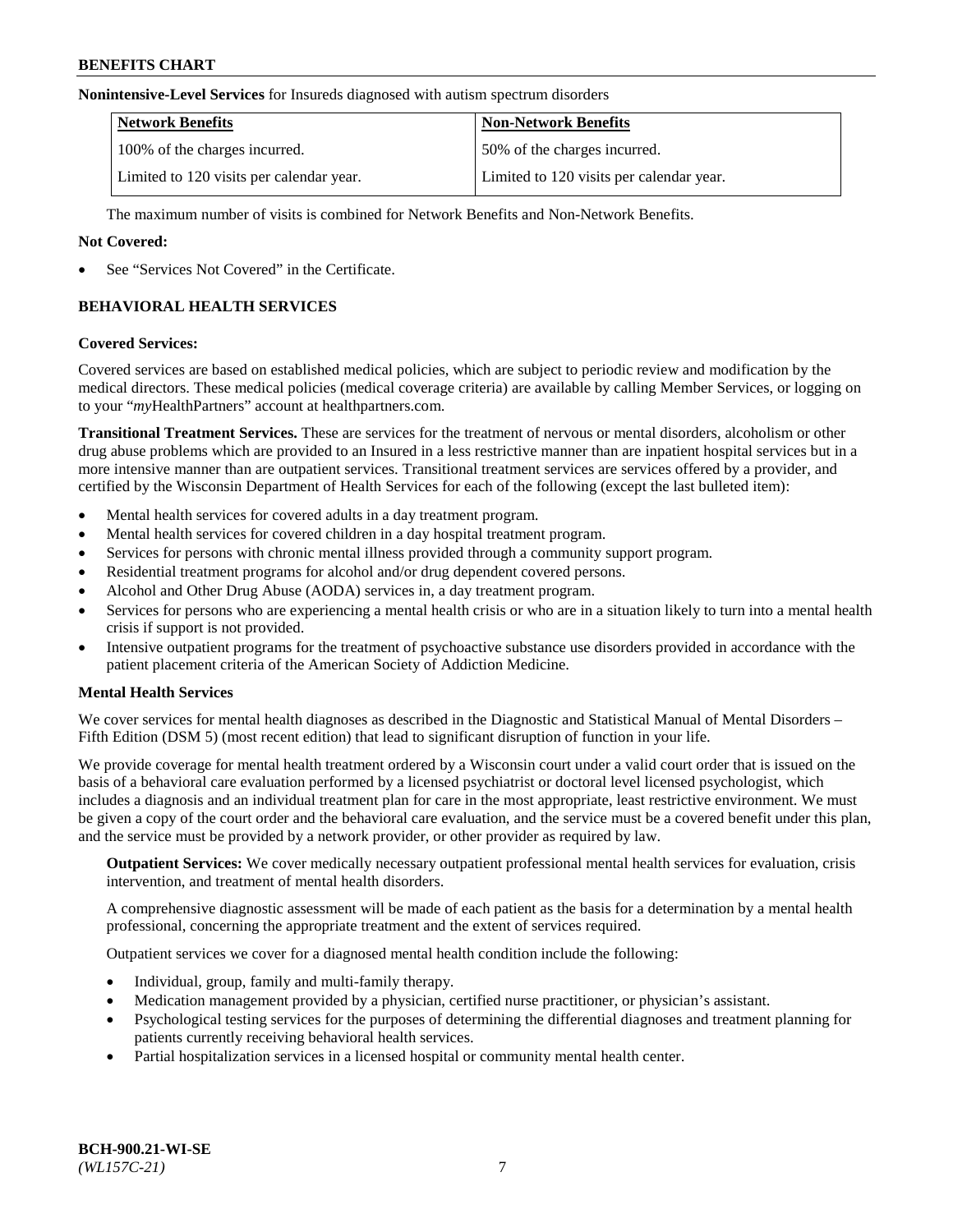- Psychotherapy and nursing services provided in the home if authorized by us.
- Treatment of gender dysphoria that meets medical coverage criteria.

# **Mental Health Office Visits**

| <b>Network Benefits</b>                                                                                                               | <b>Non-Network Benefits</b>  |
|---------------------------------------------------------------------------------------------------------------------------------------|------------------------------|
| 100% of the charges incurred, subject to a<br>copayment of \$30 per visit.                                                            | 50% of the charges incurred. |
| For family therapy, only one copayment will be<br>charged, regardless of the number of Insureds primarily<br>involved in the therapy. |                              |

# **Group Therapy in an Office**

| <b>Network Benefits</b>                                                    | <b>Non-Network Benefits</b>  |
|----------------------------------------------------------------------------|------------------------------|
| 100% of the charges incurred, subject to a<br>copayment of \$15 per visit. | 50% of the charges incurred. |

# **Mental Health Outpatient Hospital Serivces**

| Network Benefits              | <b>Non-Network Benefits</b>  |
|-------------------------------|------------------------------|
| 100% of the charges incurred. | 50% of the charges incurred. |

**Inpatient Services:** We cover medically necessary inpatient services in a hospital or licensed residential treatment facility and professional services for treatment of mental health disorders. Medical stabilization is covered under inpatient hospital services in the "Hospital and Skilled Nursing Facility Services" section.

We cover residential care for the treatment of eating disorders in a licensed facility, as an alternative to inpatient care, when it is medically necessary and your physician obtains authorization from us.

| Network Benefits              | <b>Non-Network Benefits</b>  |
|-------------------------------|------------------------------|
| 100% of the charges incurred. | 50% of the charges incurred. |

**Transitional Treatment Services:** We cover transitional treatment services described above for treatment of mental and nervous disorders.

| Network Benefits              | <b>Non-Network Benefits</b>  |
|-------------------------------|------------------------------|
| 100% of the charges incurred. | 50% of the charges incurred. |

#### **Substance Abuse Treatment Services**

We cover medically necessary services for assessments by a licensed alcohol and drug counselor and treatment of Substance Related Disorders as defined in the latest edition of the DSM 5.

**Outpatient Services:** We cover medically necessary outpatient professional services for diagnosis and treatment of alcoholism and other drug abuse problems. Substance abuse treatment services must be provided by a program licensed by the local Department of Health Services. Outpatient services we cover for a diagnosed substance abuse disorder include the following:

- Individual, group, family, and multi-family therapy provided in an office setting.
- We cover opiate replacement therapy including methadone and buprenorphine treatment.

# **Substance Abuse Treatment Office Visits**

| Network Benefits                                                           | <b>Non-Network Benefits</b>  |
|----------------------------------------------------------------------------|------------------------------|
| 100% of the charges incurred, subject to a<br>copayment of \$30 per visit. | 50% of the charges incurred. |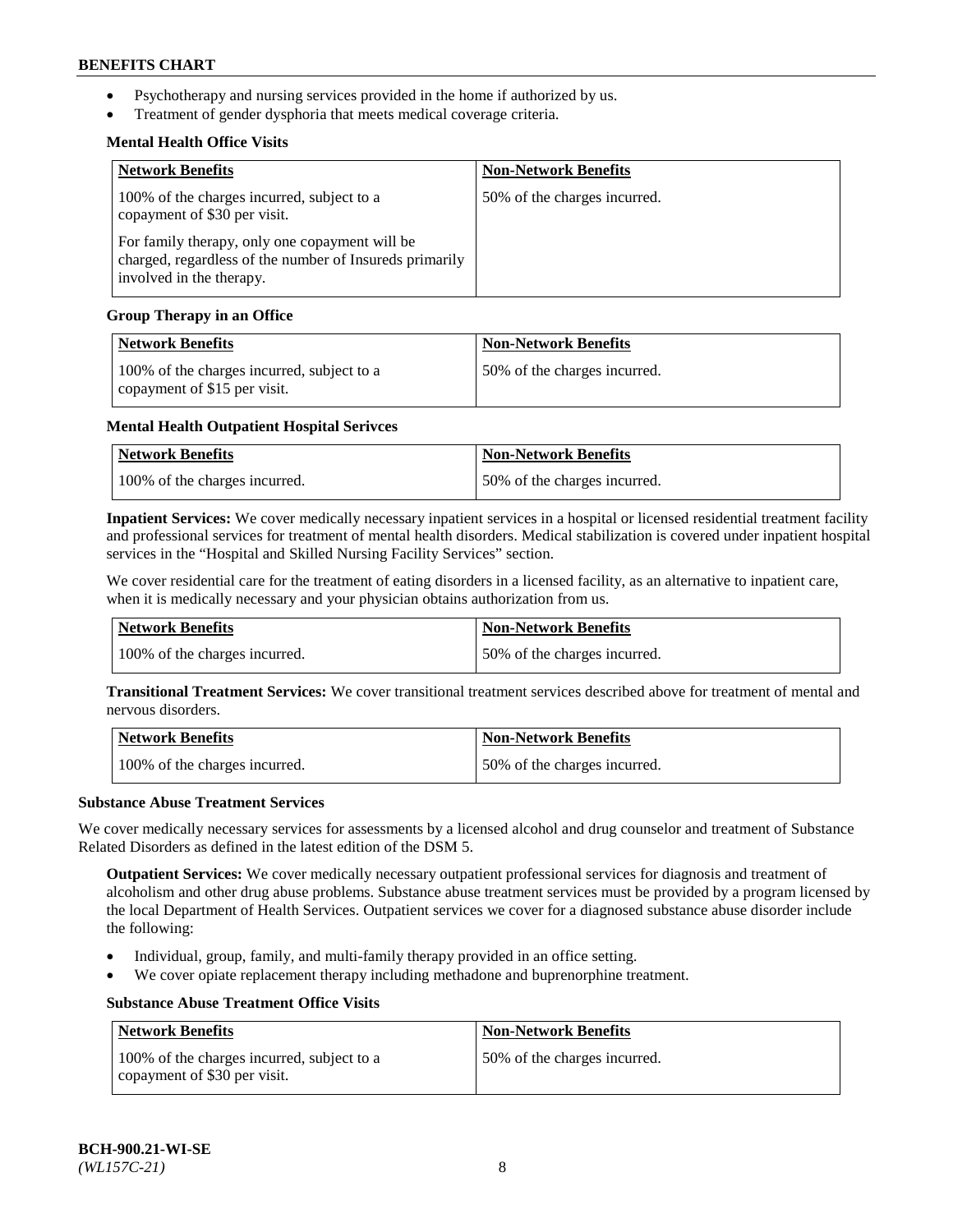## **Substance Abuse Treatment Outpatient Hospital Serivces**

| Network Benefits              | <b>Non-Network Benefits</b>  |
|-------------------------------|------------------------------|
| 100% of the charges incurred. | 50% of the charges incurred. |

**Inpatient Services:** We cover medically necessary inpatient services in a hospital or a licensed residential primary treatment center.

We cover services provided in a hospital that is licensed by the local state and accredited by Medicare.

**Detoxification Services.** We cover detoxification services in a hospital or community detoxification facility if it is licensed by the local Department of Health Services.

| <b>Network Benefits</b>       | <b>Non-Network Benefits</b>  |
|-------------------------------|------------------------------|
| 100% of the charges incurred. | 50% of the charges incurred. |

**Transitional Treatment Services:** We cover transitional treatment services described above for treatment of alcoholism or other drug abuse problems.

| Network Benefits              | <b>Non-Network Benefits</b>  |
|-------------------------------|------------------------------|
| 100% of the charges incurred. | 50% of the charges incurred. |

**Additional Mental Health and Substance Abuse Treatment Benefits for a Dependent Child Who is a Student:** If a dependent child is a student in a school and that school is located in Wisconsin, but outside of our service area, we cover services as required under Wisconsin Statute 609.655.

| <b>Network Benefits</b>       | <b>Non-Network Benefits</b>  |
|-------------------------------|------------------------------|
| 100% of the charges incurred. | 50% of the charges incurred. |

#### **Not Covered:**

See "Services Not Covered" in the Certificate.

# **CHIROPRACTIC SERVICES**

#### **Covered Services:**

We cover chiropractic services for rehabilitative care. Chiropractic services are adjustments to any abnormal articulations of the human body, especially those of the spinal column, for the purpose of giving freedom of action to impinged nerves that may cause pain or deranged function.

Massage therapy which is performed in conjunction with other treatment/modalities by a chiropractor, is part of a prescribed treatment plan and is not billed separately is covered

| <b>Network Benefits</b>                                                    | <b>Non-Network Benefits</b>  |
|----------------------------------------------------------------------------|------------------------------|
| 100% of the charges incurred, subject to a<br>copayment of \$60 per visit. | 50% of the charges incurred. |

# **Not Covered:**

- Massage therapy for the purpose of comfort or convenience of the Insured.
- See "Services Not Covered" in the Certificate.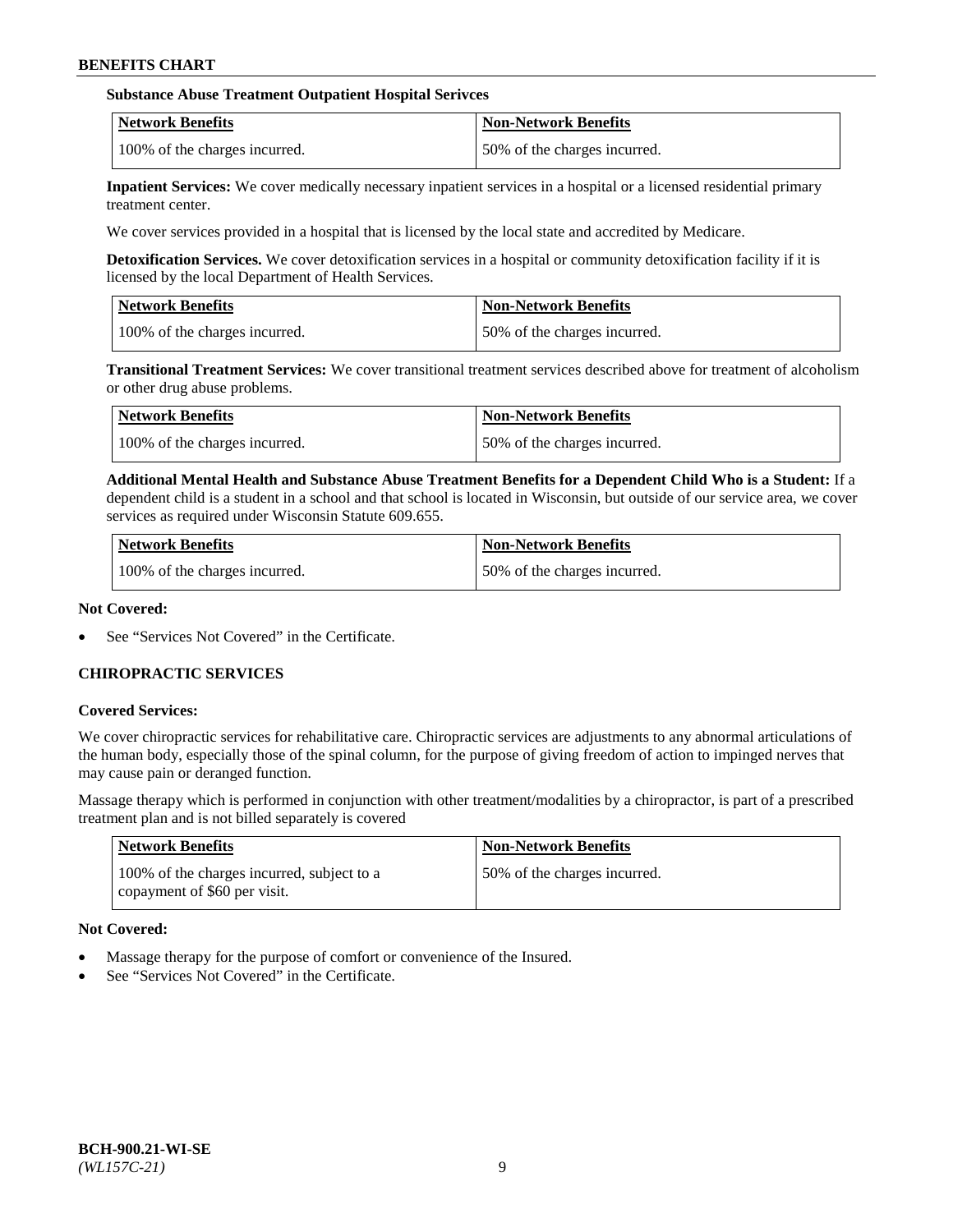# **CLINICAL TRIALS**

# **Covered Services:**

We cover certain routine services if you participate in a Phase I, Phase II, Phase III or Phase IV approved clinical trial that is conducted in relation to the prevention, detection, or treatment of cancer or other life-threatening disease or condition as defined in the Affordable Care Act. Approved clinical trials include (1) federally funded trials when the study or investigation is approved or funded by any of the federal agencies defined in the Public Health Services Act, section 2709 (d) (1) (A); (2) the study or investigation is conducted under an investigational new drug application reviewed by the Food and Drug Administration; and (3) the study or investigation is a drug trial that is exempt from having such an investigational new drug application. We cover routine patient costs for services that would be eligible under the Certificate and this Benefits Chart if the service were provided outside of a clinical trial.

| <b>Network Benefits</b>                                 | <b>Non-Network Benefits</b>                           |
|---------------------------------------------------------|-------------------------------------------------------|
| Coverage level is same as corresponding Network         | Coverage level is same as corresponding               |
| Benefits, depending on type of service provided such as | Non-Network Benefits, depending on type of service    |
| Office Visits for Illness or Injury, Inpatient or       | provided such as Office Visits for Illness or Injury, |
| Outpatient Hospital Services.                           | Inpatient or Outpatient Hospital Services.            |

#### **Not Covered:**

- The investigative or experimental item, device or service itself.
- Items or services that are provided solely to satisfy data collection and analysis needs and that are not used in the direct clinical management of the patient.
- A service that is clearly inconsistent with widely accepted and established standards of care for a particular diagnosis.
- See "Services Not Covered" in the Certificate.

# **DENTAL SERVICES**

# **Covered Services:**

We cover services as described below.

**Accidental Dental Services:** We cover dentally necessary services to treat and restore damage done to sound, natural, unrestored teeth as a result of an accidental injury. Coverage is for damage caused by external trauma to face and mouth only, not for cracked or broken teeth, which result from biting or chewing. We cover restorations, root canals, crowns and replacement of teeth lost that are directly related to the accident in which the Insured was involved. We cover initial exam, x-rays and palliative treatment including extractions, and other oral surgical procedures directly related to the accident. Subsequent treatment must be initiated within the policies time-frame and must be directly related to the accident. We do not cover restoration and replacement of teeth that are not "sound and natural" at the time of the accident.

Full mouth rehabilitations to correct occlusion (bite) and malocclusion (misaligned teeth not due to the accident) are not covered.

When an implant-supported dental prosthetic treatment is pursued, the accidental dental benefit will be applied to the prosthetic procedure. Benefits are limited to the amount that would be paid toward the placement of a removable dental prosthetic appliance that could be used in the absence of implant treatment. Care must be provided or pre-authorized by a HealthPartners dentist.

| Network Benefits              | <b>Non-Network Benefits</b>  |
|-------------------------------|------------------------------|
| 100% of the charges incurred. | 50% of the charges incurred. |

For all accidental dental services, treatment and/or restoration must be initiated within six months of the date of the injury. Coverage is limited to the initial course of treatment and/or initial restoration. Services must be provided within 24 months of the date of injury to be covered.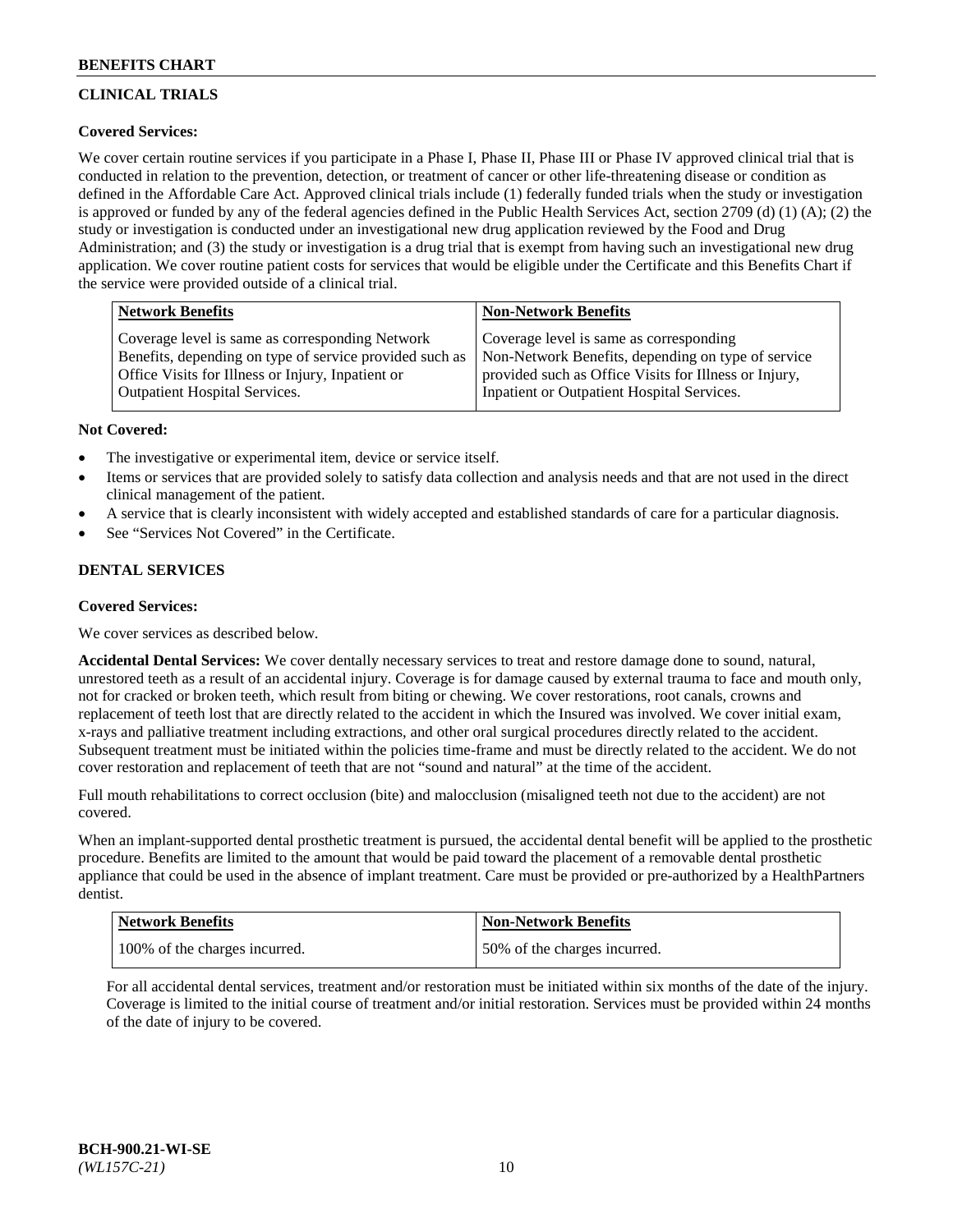# **Medical Referral Dental Services**

**Medically Necessary Outpatient Dental Services:** We cover medically necessary outpatient dental services. Coverage is limited to dental services required for treatment of an underlying medical condition, e.g., removal of teeth to complete radiation treatment for cancer of the jaw, cysts and lesions.

| <b>Network Benefits</b>       | Non-Network Benefits         |
|-------------------------------|------------------------------|
| 100% of the charges incurred. | 50% of the charges incurred. |

**Medically Necessary Hospitalization and Anesthesia for Dental Care:** We cover medically necessary hospitalization for dental care. This is limited to charges incurred by an Insured who: (1) is a child under age  $5$ ; (2) is severely disabled; (3) has a medical condition, and requires hospitalization or general anesthesia for dental care treatment; or (4) is a child between ages 5 and 12 and care in dental offices has been attempted unsuccessfully and usual methods of behavior modification have not been successful, or when extensive amounts of restorative care, exceeding four appointments, are required. Coverage is limited to facility and anesthesia charges. Oral surgeon/dentist professional fees are not covered. The following are examples, though not all-inclusive, of medical conditions which may require hospitalization for dental services: severe asthma, severe airway obstruction or hemophilia. Hospitalization required due to the behavior of the Insured or due to the extent of the dental procedure is not covered.

| Network Benefits              | <b>Non-Network Benefits</b>  |
|-------------------------------|------------------------------|
| 100% of the charges incurred. | 50% of the charges incurred. |

**Medical Complications of Dental Care:** We cover medical complications of dental care. Treatment must be medically necessary care and related to medical complications of non-covered dental care, including complications of the head, neck, or substructures.

| Network Benefits              | <b>Non-Network Benefits</b>  |
|-------------------------------|------------------------------|
| 100% of the charges incurred. | 50% of the charges incurred. |

**Oral Surgery:** We cover oral surgery. Coverage is limited to treatment of medical conditions requiring oral surgery, such as treatment of oral neoplasm, non-dental cysts, fracture of the jaws, trauma of the mouth and jaws, and any other oral surgery procedures provided as medically necessary dental services.

| Network Benefits              | <b>Non-Network Benefits</b>  |
|-------------------------------|------------------------------|
| 100% of the charges incurred. | 50% of the charges incurred. |

**Treatment of Cleft Lip and Cleft Palate:** We cover treatment of cleft lip and cleft palate of a dependent child, including orthodontic treatment and oral surgery directly related to the cleft. Dental services which are not required for the treatment of cleft lip or cleft palate are not covered. If a dependent child covered under the Certificate and Benefits Chart is also covered under a dental plan which includes orthodontic services, that dental plan shall be considered primary for the necessary orthodontic services. Oral appliances are subject to the same copayment, conditions and limitations as durable medical equipment.

| <b>Network Benefits</b>                               | <b>Non-Network Benefits</b>                            |
|-------------------------------------------------------|--------------------------------------------------------|
| Coverage level is same as corresponding Network       | Coverage level is same as corresponding                |
| Benefits, depending on type of service provided, such | Non-Network Benefits, depending on type of service     |
| as Office Visits for Illness or Injury, Inpatient or  | provided, such as Office Visits for Illness or Injury, |
| Outpatient Hospital Services.                         | Inpatient or Outpatient Hospital Services.             |

**Treatment of Temporomandibular Disorder (TMD) and Craniomandibular Disorder (CMD):** We cover diagnostic procedures, surgical treatment and non-surgical treatment (including intraoral splint therapy devices) for temporomandibular disorder (TMD) and craniomandibular disorder (CMD), which is medically necessary care. Dental services which are not required to directly treat TMD or CMD are not covered.

| Network Benefits              | <b>Non-Network Benefits</b>  |
|-------------------------------|------------------------------|
| 100% of the charges incurred. | 50% of the charges incurred. |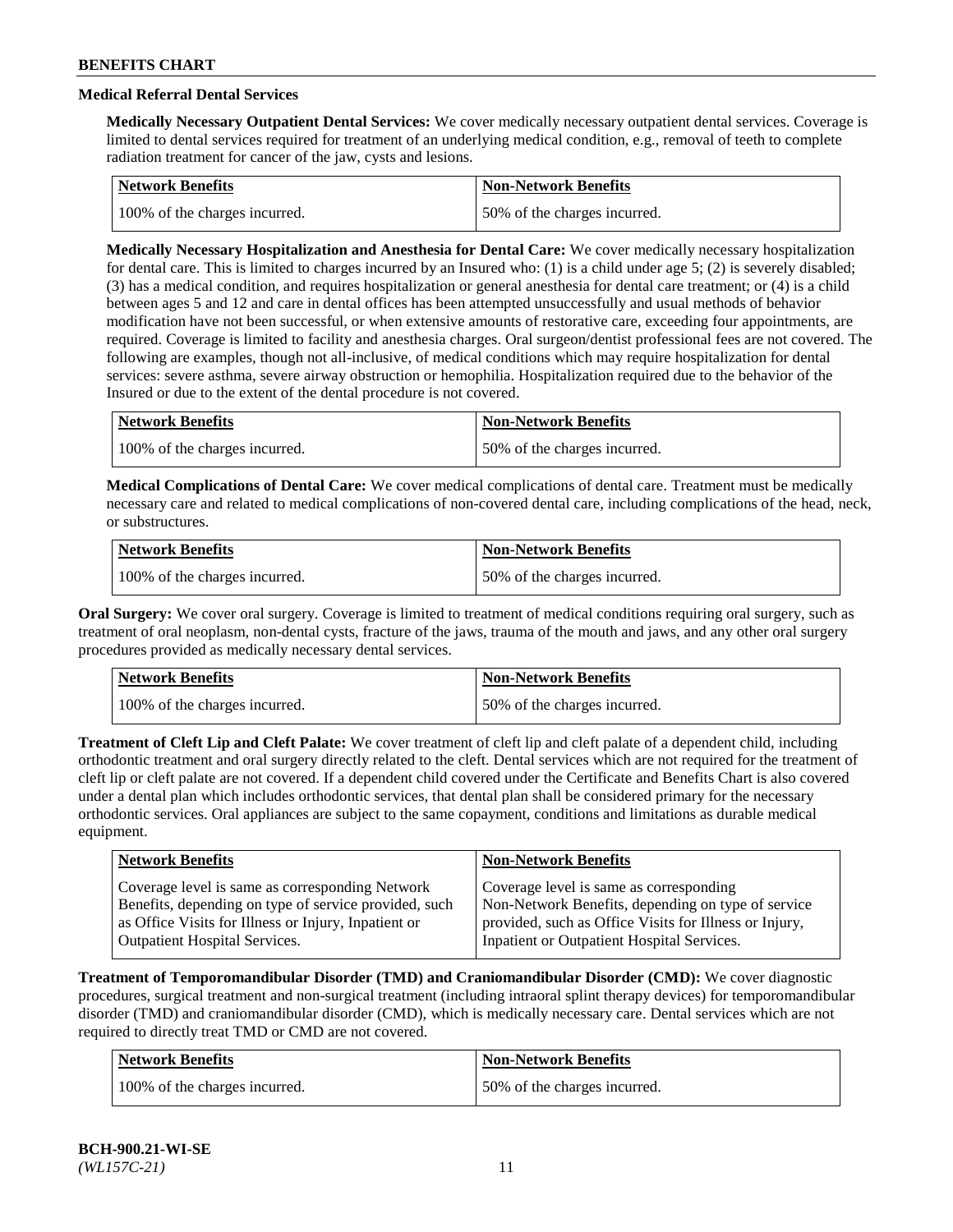# **Not Covered:**

- Dental treatment, procedures or services not listed in this Benefits Chart.
- Accident-related dental services if treatment is: (1) provided to teeth which are not sound and natural; (2) to teeth which have been restored; (3) initiated beyond six months from the date of the injury; (4) received beyond the initial treatment or restoration; or (5) received beyond 24 months from the date of injury.
- Oral surgery to remove wisdom teeth.
- Orthognathic treatment or procedures and all related services.
- See "Services Not Covered" in the Certificate.

# **DIAGNOSTIC IMAGING SERVICES**

#### **Covered Services:**

We cover diagnostic imaging, when ordered by a provider and provided in a clinic or outpatient hospital facility.

For Network Benefits, non-emergent, scheduled outpatient Magnetic Resonance Imaging (MRI) and Computed Tomography (CT) must be provided at a designated facility. Your physician or facility will obtain or verify prior authorization for these services, as needed.

We cover services provided in a clinic or outpatient hospital facility. To see the benefit level for inpatient hospital or skilled nursing facility services, see benefits under "Inpatient Hospital and Skilled Nursing Facility Services".

#### **Outpatient Magnetic Resonance Imaging (MRI) and Computed Tomography (CT)**

| <b>Network Benefits</b>       | <b>Non-Network Benefits</b>  |
|-------------------------------|------------------------------|
| 100% of the charges incurred. | 50% of the charges incurred. |

# **All Other Outpatient Diagnostic Imaging Services**

#### **Services for Illness or Injury**

| <b>Network Benefits</b>       | Non-Network Benefits         |
|-------------------------------|------------------------------|
| 100% of the charges incurred. | 50% of the charges incurred. |

#### **Preventive Services (MRI/CT procedures are not considered preventive)**

Diagnostic imaging services associated with preventive services are covered at the benefit level shown in the "Preventive Services" section of this Benefits Chart.

#### **Not Covered:**

See "Services Not Covered" in the Certificate.

# **DURABLE MEDICAL EQUIPMENT, PROSTHETICS, ORTHOTICS AND SUPPLIES**

#### **Covered Services:**

We cover equipment and services, as described below.

We cover durable medical equipment and services, prosthetics, orthotics and supplies, subject to the limitations below, including certain disposable supplies, enteral feedings and the following diabetic supplies and equipment: glucose monitors, insulin pumps limited to the purchase of one pump per year, syringes, blood and urine test strips and other diabetic supplies as deemed medically appropriate and necessary, for Insureds with gestational, Type I or Type II diabetes.

We cover external hearing aids, cochlear implants, and related treatment prescribed by a physician or by a licensed audiologist for Insureds under 18 years of age who have hearing loss.

We also cover basic hearing aids for Insureds age 18 or older for the correction of a hearing impairment.

Osseointegrated or bone-anchored hearing aids are only covered for Insureds who have hearing loss that is not correctable by any other procedure.

| <b>BCH-900.21-WI-SE</b> |  |
|-------------------------|--|
| $(WLI57C-21)$           |  |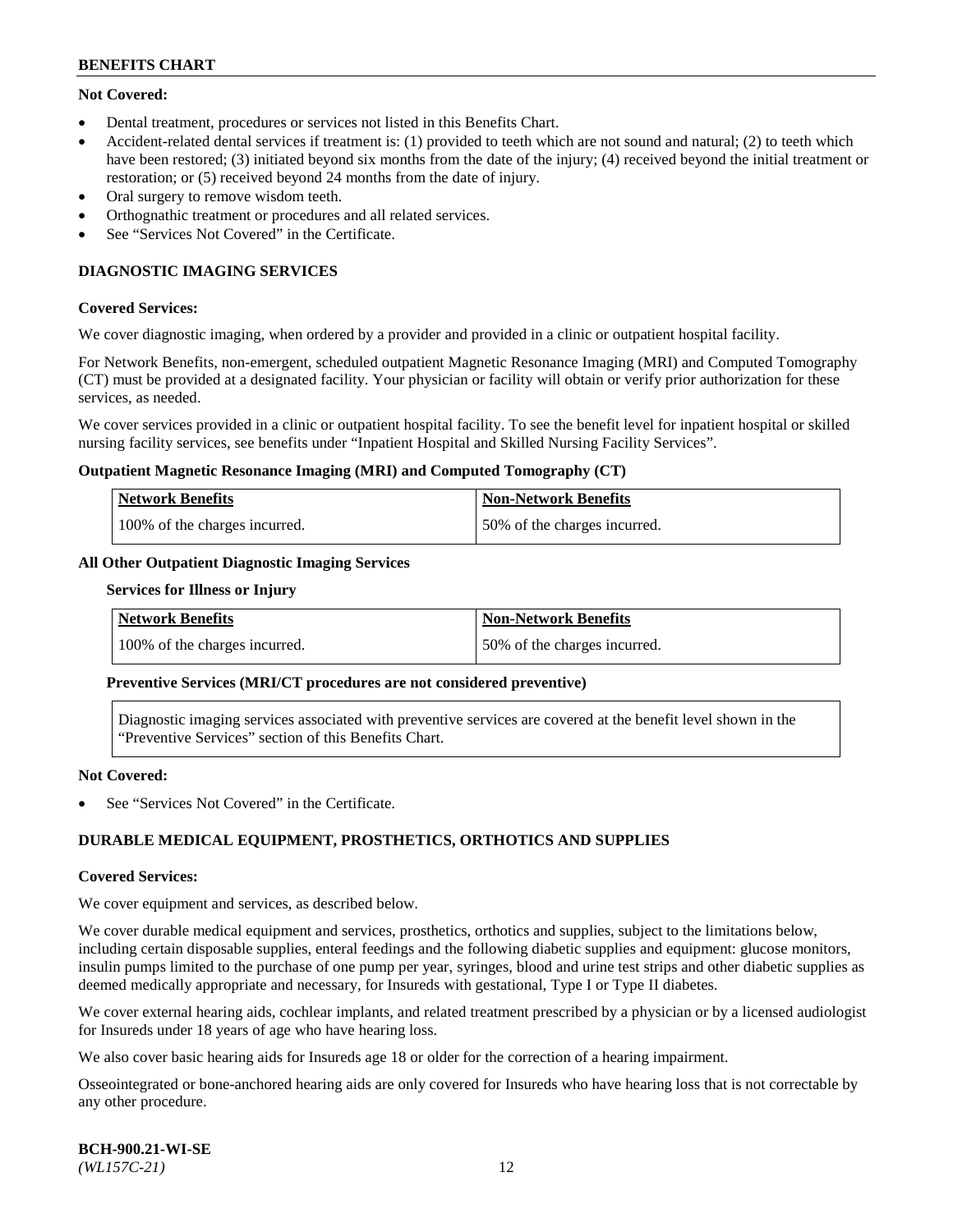Hearing aids are limited to one basic, standard hearing aid for each ear every three years.

A basic hearing aid is defined as a hearing device that consists of a microphone, amplifier, volume control, battery and receiver, which is up to date using the latest technology. It does not include upgrades above and beyond the functionality of a basic hearing aid, including, but not limited to, hearing improvements for group settings, background noise, Bluetooth/remote control functionality, or extended warranties. Charges for upgrades above the cost of a basic, standard hearing aid are not covered.

#### **Diabetic Supplies Purchased at a Pharmacy**

| <b>Network Benefits</b>       | <b>Non-Network Benefits</b>  |
|-------------------------------|------------------------------|
| 100% of the charges incurred. | 50% of the charges incurred. |

#### **Diabetic Supplies Purchased from a Non-Pharmacy Provider**

| Network Benefits                                                      | <b>Non-Network Benefits</b>  |
|-----------------------------------------------------------------------|------------------------------|
| 100% of the charges incurred if purchased from an<br>approved vendor. | 50% of the charges incurred. |

#### **Special Dietary Treatment for Phenylketonuria (PKU) if it meets our medical coverage criteria**

| <b>Network Benefits</b>       | <b>Non-Network Benefits</b>  |
|-------------------------------|------------------------------|
| 100% of the charges incurred. | 50% of the charges incurred. |

#### **Oral Amino Acid Based Elemental Formula if it meets our Medical Coverage Criteria**

| <b>Network Benefits</b>       | <b>Non-Network Benefits</b>  |
|-------------------------------|------------------------------|
| 100% of the charges incurred. | 50% of the charges incurred. |

#### **All Other Durable Medical Equipment, Prosthetics, Orthotics and Supplies**

| <b>Network Benefits</b>       | <b>Non-Network Benefits</b>  |
|-------------------------------|------------------------------|
| 100% of the charges incurred. | 50% of the charges incurred. |

# **Limitations:**

Coverage of durable medical equipment is limited by the following:

- No more than a 93-day supply of diabetic supplies are covered and dispensed at a time.
- Payment will not exceed the cost of an alternate piece of equipment or service that is effective and medically necessary.
- For prosthetic benefits, other than oral appliances for cleft lip and cleft palate, payment will not exceed the cost of an alternate piece of equipment or service that is effective, medically necessary and enables Insureds to conduct standard activities of daily living.
- We reserve the right to determine if an item will be approved for rental vs. purchase.
- We require that certain diabetic supplies and equipment be purchased at a pharmacy.
- Diabetic supplies and equipment are limited to certain models and brands.
- Durable medical equipment and supplies must be obtained or repaired by approved vendors.
- Covered services and supplies are based on established medical policies which are subject to periodic review and modification by the medical or dental directors. Our medical policy for diabetic supplies includes information on our required models and brands. These medical policies (medical coverage criteria) are available by calling Member Services, or logging on to your "*my*HealthPartners" account a[t healthpartners.com.](https://www.healthpartners.com/hp/index.html)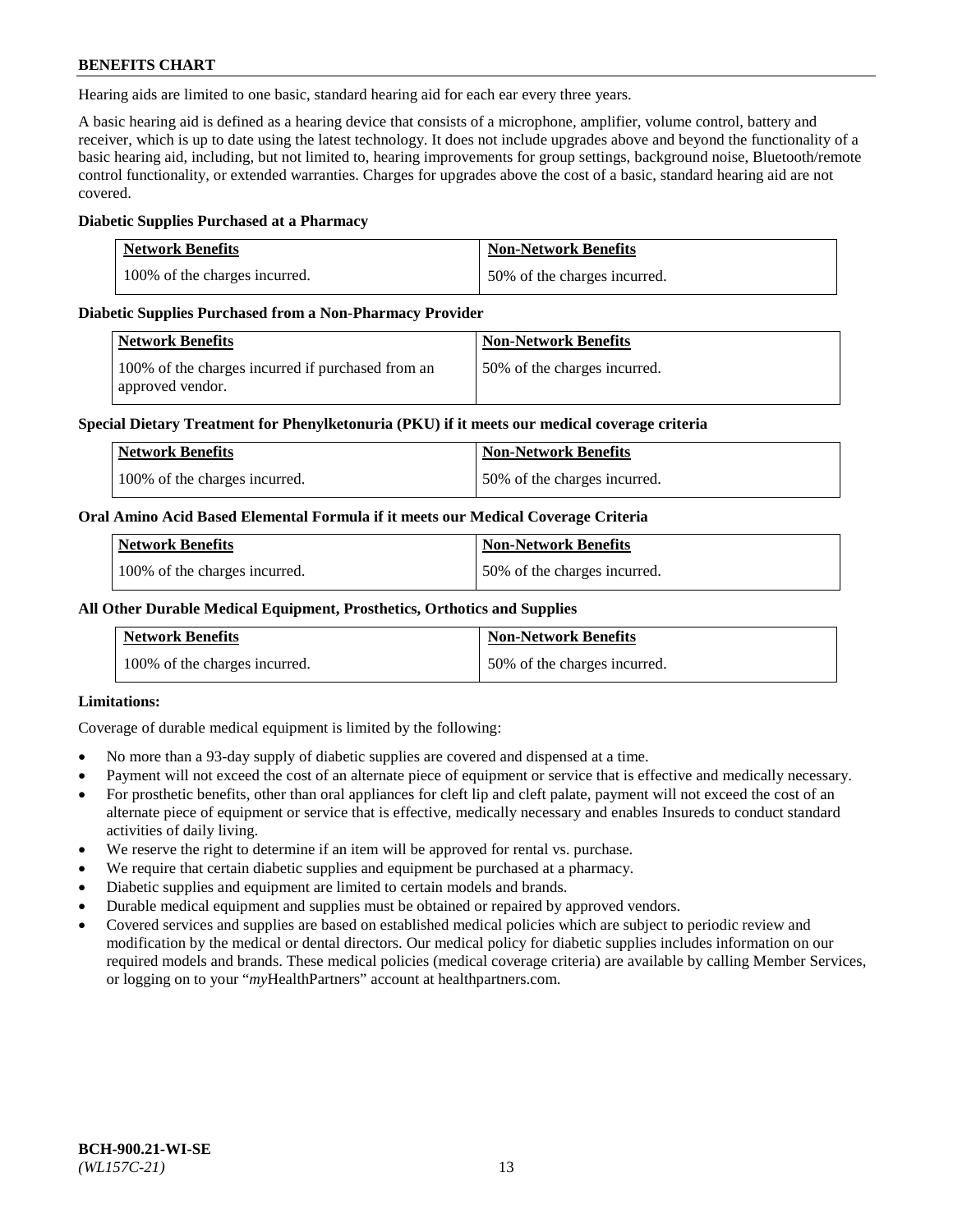# **Not Covered:**

Items which are not eligible for coverage include, but are not limited to:

- Replacement or repair of any covered items, if the items are (i) damaged or destroyed by misuse, abuse or carelessness, (ii) lost; or (iii) stolen.
- Duplicate or similar items.
- Labor and related charges for repair of any covered items which are more than the cost of replacement by an approved vendor.
- Sales tax, mailing, delivery charges, service call charges.
- Items which are primarily educational in nature or for hygiene, vocation, comfort, convenience or recreation.
- Communication aids or devices: equipment to create, replace or augment communication abilities including, but not limited to, speech processors, receivers, communication boards, or computer or electronic assisted communication.
- Implantable and osseointegrated or bone-anchored hearing aids and their fitting, except as specifically described in this Benefits Chart. This exclusion does not apply to cochlear implants.
- Eyeglasses, contact lenses and their fitting, measurement and adjustment, except as specifically described in this Benefits Chart.
- Hair prostheses (wigs).
- Household equipment which primarily has customary uses other than medical, such as, but not limited to, exercise cycles, air purifiers, central or unit air conditioners, water purifiers, non-allergenic pillows, mattresses or waterbeds.
- Household fixtures including, but not limited to, escalators or elevators, ramps, swimming pools and saunas.
- Modifications to the structure of the home including, but not limited to, wiring, plumbing or charges for installation of equipment.
- Vehicle, car or van modifications including, but not limited to, hand brakes, hydraulic lifts and car carrier.
- Rental equipment while owned equipment is being repaired by non-contracted vendors, beyond one month rental of medically necessary equipment.
- Other equipment and supplies, including but not limited to assistive devices, that we determine are not eligible for coverage.
- See "Services Not Covered" in the Certificate.

# **EMERGENCY AND URGENTLY NEEDED CARE SERVICES**

# **Covered Services:**

We cover services for emergency care and urgently needed care if the services are otherwise eligible for coverage under the Certificate.

**Urgently Needed Care.** These are services to treat an unforeseen illness or injury that:

- are required in order to prevent a serious deterioration in your health; and
- cannot be delayed until the next available clinic or office hours.

| <b>Network Benefits</b>                                                    | <b>Non-Network Benefits</b> |
|----------------------------------------------------------------------------|-----------------------------|
| 100% of the charges incurred, subject to a<br>copayment of \$60 per visit. | See Network Benefits.       |

# **Emergency Care.** These are services to treat:

- the sudden, unexpected onset of illness or injury which, if left untreated or unattended until the next available clinic or office hours, would result in hospitalization; or
- a condition requiring professional health services immediately necessary to preserve life or stabilize health.

When reviewing claims for coverage of emergency services, our medical director will take into consideration a reasonable layperson's belief that the circumstances required immediate medical care that could not wait until the next working day or next available clinic appointment.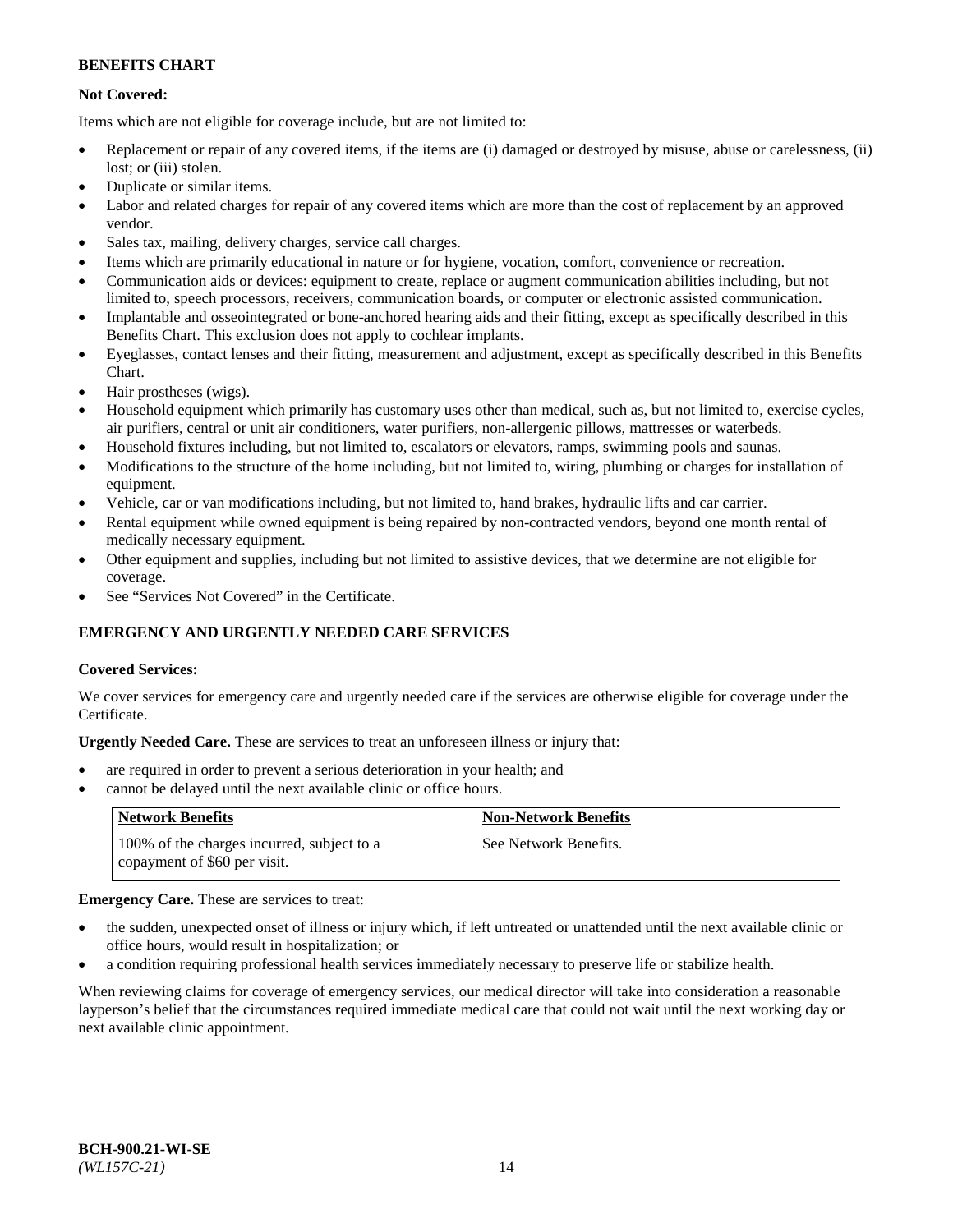#### **Emergency Care in a Hospital Emergency Room, including Professional Services of a Physician**

| <b>Network Benefits</b>                                                                   | <b>Non-Network Benefits</b> |
|-------------------------------------------------------------------------------------------|-----------------------------|
| 100% of the charges incurred, subject to a<br>copayment of \$325 per visit.               | See Network Benefits.       |
| Emergency room copayment is waived if admitted for<br>the same condition within 24 hours. |                             |

#### **Inpatient Emergency Care in a Hospital**

| <b>Network Benefits</b>       | <b>Non-Network Benefits</b> |
|-------------------------------|-----------------------------|
| 100% of the charges incurred. | See Network Benefits.       |

# **Not Covered:**

• See "Services Not Covered" in the Certificate.

# **GENE THERAPY**

# **Covered Services:**

We cover gene therapy treatment if it meets our medical coverage criteria.

| <b>Non-Network Benefits</b> |
|-----------------------------|
| No coverage.                |
|                             |
|                             |
|                             |
|                             |

# **Limitations:**

- Gene therapy must be provided by a designated provider.
- Specific types of gene therapy are limited to therapies and conditions specified in our medical coverage criteria.

#### **Not Covered:**

• See "Services Not Covered" in the Certificate.

# **HEALTH EDUCATION**

#### **Covered Services:**

We cover education for preventive services and education for the management of chronic health problems (such as diabetes).

| <b>Network Benefits</b>                                     | <b>Non-Network Benefits</b>  |
|-------------------------------------------------------------|------------------------------|
| 100% of the charges incurred.<br>Deductible does not apply. | 50% of the charges incurred. |

# **Not Covered:**

• See "Services Not Covered" in the Certificate.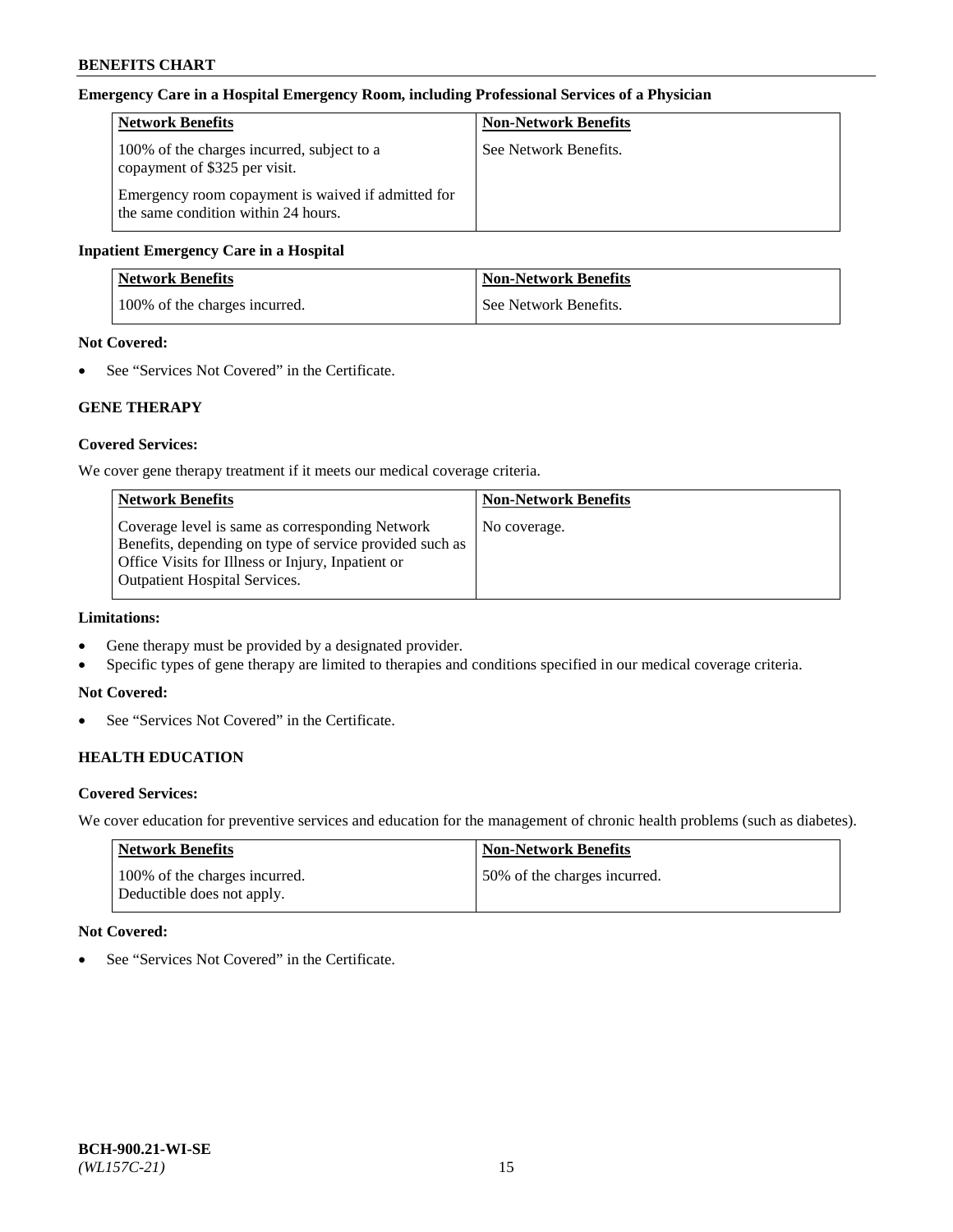# **HOME-BASED HEALTH ASSESSMENT PROGRAM**

# **Covered Services:**

If you meet our criteria for coverage, you may qualify for our home-based comprehensive health risk assessment program. The program covers a health assessment with a designated nurse practitioner.

| <b>Network Benefits</b>                                     | <b>Non-Network Benefits</b> |
|-------------------------------------------------------------|-----------------------------|
| 100% of the charges incurred.<br>Deductible does not apply. | No coverage.                |

# **Not Covered:**

See "Services Not Covered" in the Certificate.

# **HOME HEALTH SERVICES**

# **Covered Services:**

We cover skilled nursing services, physical therapy, occupational therapy, speech therapy, respiratory therapy and other therapeutic services, non-routine prenatal and postnatal services, routine postnatal well child visits, as described in our medical coverage criteria, phototherapy services for newborns, home health aide services and other eligible home health services when provided in your home, if you are homebound (i.e., unable to leave home without considerable effort due to a medical condition). Lack of transportation does not constitute homebound status. For phototherapy services for newborns and high risk prenatal services, supplies and equipment are included.

We cover total parenteral nutrition/intravenous ("TPN/IV") therapy, equipment, supplies and drugs in connection with IV therapy. IV line care kits are covered under Durable Medical Equipment.

We cover palliative care benefits. Palliative care includes symptom management, education and establishing goals of care. We waive the requirement that you be homebound for a limited number of home visits for palliative care (as shown in this Benefits Chart), if you have a life-threatening, non-curable condition which has a prognosis of survival of two years or less. Additional palliative care visits are eligible under the home health services benefit if you are homebound and meet all other requirements defined in this section.

You do not need to be homebound to receive total parenteral nutrition/intravenous ("TPN/IV") therapy.

Home health services are eligible and covered only when:

- medically necessary; and
- provided as rehabilitative care, terminal care or maternity care; and
- ordered by a physician, and included in the written home care plan.

# **Physical Therapy, Occupational Therapy, Speech Therapy, Respiratory Therapy, Home Health Aide Services and Palliative Care**

| Network Benefits              | <b>Non-Network Benefits</b>  |
|-------------------------------|------------------------------|
| 100% of the charges incurred. | 50% of the charges incurred. |

**TPN/IV Therapy, Skilled Nursing Services, Non-Routine Prenatal/Postnatal Services, and Phototherapy**

| Network Benefits              | <b>Non-Network Benefits</b>  |
|-------------------------------|------------------------------|
| 100% of the charges incurred. | 50% of the charges incurred. |

Each 24-hour visit (or shifts up to 24-hour visits) equals one visit and counts toward the Maximum visits for all other services shown below. Any visit that lasts less than 24 hours regardless of the length of the visit, will count as one visit toward the Maximum visits for all other services shown below. All visits must be medically necessary and benefit eligible.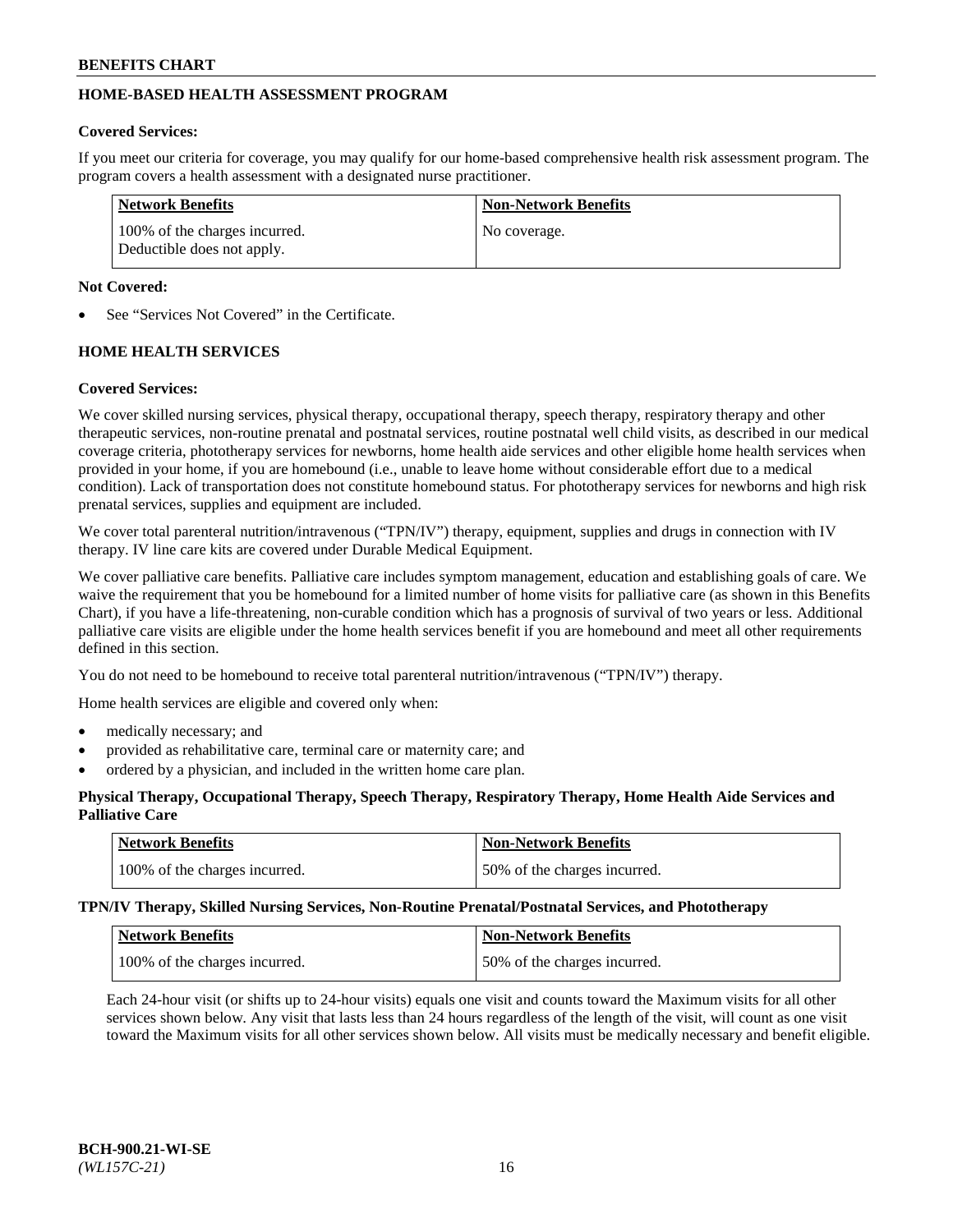#### **Routine Prenatal/Postnatal Services and Child Health Supervision Services**

| Network Benefits                                            | <b>Non-Network Benefits</b>  |
|-------------------------------------------------------------|------------------------------|
| 100% of the charges incurred.<br>Deductible does not apply. | 50% of the charges incurred. |

#### **Maximum Visits for Palliative Care**

If you are eligible to receive palliative care in the home and you are not homebound, there is a maximum of 12 visits per calendar year.

#### **Maximum Visits for All Services Other Than Palliative Care**

| <b>Network Benefits</b>      | <b>Non-Network Benefits</b>  |
|------------------------------|------------------------------|
| 60 visits per calendar year. | 30 visits per calendar year. |

Each visit provided under the Network Benefits and Non-Network Benefits counts toward the maximums shown under both Maximum visits sections. The routine postnatal well child visits do not count toward the visit limit.

#### **Limitations:**

- Home health services are not provided as a substitute for a primary caregiver in the home or as relief (respite) for a primary caregiver in the home. We will not reimburse family members or residents in your home for the above services.
- A service shall not be considered a skilled nursing service merely because it is performed by, or under the direct supervision of, a licensed nurse. Where a service (such as tracheotomy suctioning or ventilator monitoring) or like services, can be safely and effectively performed by a non-medical person (or self-administered), without the direct supervision of a licensed nurse, the service shall not be regarded as a skilled nursing service, whether or not a skilled nurse actually provides the service. The unavailability of a competent person to provide a non-skilled service shall not make it a skilled service when a skilled nurse provides it. Only the skilled nursing component of so-called "blended" services (i.e. services which include skilled and non-skilled components) are covered under this Benefits Chart.

#### **Not Covered:**

- Financial or legal counseling services.
- Housekeeping or meal services in your home.
- Private duty nursing services.
- Services provided by a family member or enrollee, or a resident in the enrollee's home.
- Vocational rehabilitation and recreational or educational therapy. Recreation therapy is therapy provided solely for the purpose of recreation, including, but not limited to: (a) requests for physical therapy or occupational therapy to improve athletic ability, and (b) braces or guards to prevent sports injuries.
- See "Services Not Covered" in the Certificate.

# **HOME HOSPICE SERVICES**

#### **Applicable Definitions:**

**Part-time.** This is up to two hours of service per day, more than two hours is considered continuous care.

**Continuous Care.** This is from two to twelve hours of service per day provided by a registered nurse, licensed practical nurse, or home health aide, during a period of crisis in order to maintain a terminally ill patient at home.

**Appropriate Facility.** This is a nursing home, hospice residence, or other inpatient facility.

**Custodial Care Related to Hospice Services.** This means providing assistance in the activities of daily living and the care needed by a terminally ill patient which can be provided by primary caregiver (i.e., family member or friend) who is responsible for the patient's home care.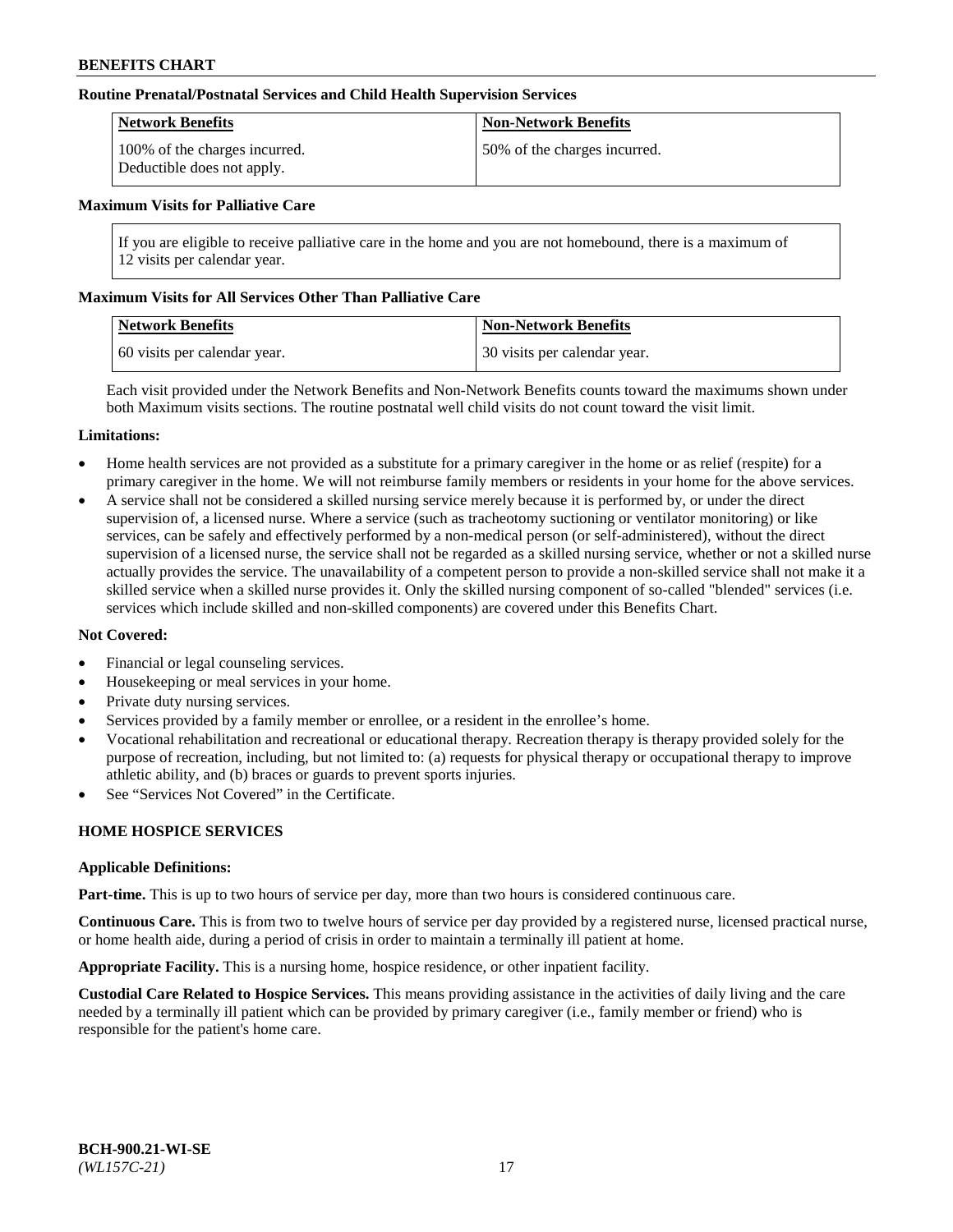## **Covered Services:**

**Home Hospice Program.** We cover the services described below if you are terminally ill and accepted as a home hospice program participant. You must meet the eligibility requirements of the program, and elect to receive services through the home hospice program. The services will be provided in your home, with inpatient care available when medically necessary as described below. If you elect to receive hospice services, you do so in lieu of curative treatment for your terminal illness for the period you are enrolled in the home hospice program.

**Eligibility:** In order to be eligible to be enrolled in the home hospice program, you must: (1) be a terminally ill patient (prognosis of six months or less); (2) have chosen a palliative treatment focus (i.e., emphasizing comfort and supportive services rather than treatment attempting to cure the disease or condition); and (3) continue to meet the terminally ill prognosis as reviewed by our medical director or his or her designee over the course of care. You may withdraw from the home hospice program at any time.

**Eligible Services:** Hospice services include the following services provided in accordance with an approved hospice treatment plan.

- Home Health Services:
	- o Part-time care provided in your home by an interdisciplinary hospice team (which may include a physician, nurse, social worker, and spiritual counselor) and medically necessary home health services are covered.
	- o One or more periods of continuous care in your home or in a setting which provides day care for pain or symptom management, when medically necessary, will be covered.
	- Inpatient Services: We cover medically necessary inpatient services.
- Other Services:
	- o Respite care is covered for care in your home or in an appropriate facility, to give your primary caregivers (i.e., family members or friends) rest and/or relief when necessary in order to maintain a terminally ill patient at home.
	- o Medically necessary medications for pain and symptom management.
	- o Semi-electric hospital beds and other durable medical equipment are covered.
	- o Emergency and non-emergency care is covered.

| Network Benefits              | <b>Non-Network Benefits</b>  |
|-------------------------------|------------------------------|
| 100% of the charges incurred. | 50% of the charges incurred. |

Respite care is limited to 5 days per episode, and respite care and continuous care combined are limited to 30 days.

# **Not Covered:**

- Financial or legal counseling services.
- Housekeeping or meal services in your home.
- Custodial or maintenance care related to hospice services, whether provided in the home or in a nursing home.
- Any service not specifically described as covered services under this home hospice services benefits.
- Any services provided by members of your family or residents in your home.
- See "Services Not Covered" in the Certificate.

# **HOSPITAL AND SKILLED NURSING FACILITY SERVICES**

#### **Covered Services:**

We cover services as described below.

#### **Medical or Surgical Hospital Services**

**Inpatient Hospital Services:** We cover the following medical or surgical services, for the treatment of acute illness or injury, which require the level of care only provided in an acute care facility. These services must be authorized by a physician.

Inpatient hospital services include: room and board; the use of operating or maternity delivery rooms; intensive care facilities; newborn nursery facilities; general nursing care, anesthesia, laboratory and diagnostic imaging services, radiation therapy, physical therapy, prescription drugs or other medications administered during treatment, blood and blood products (unless replaced), and blood derivatives, and other diagnostic or treatment related hospital services; physician and other professional medical and surgical services provided while in the hospital, including gender reassignment surgery that meets medical coverage criteria.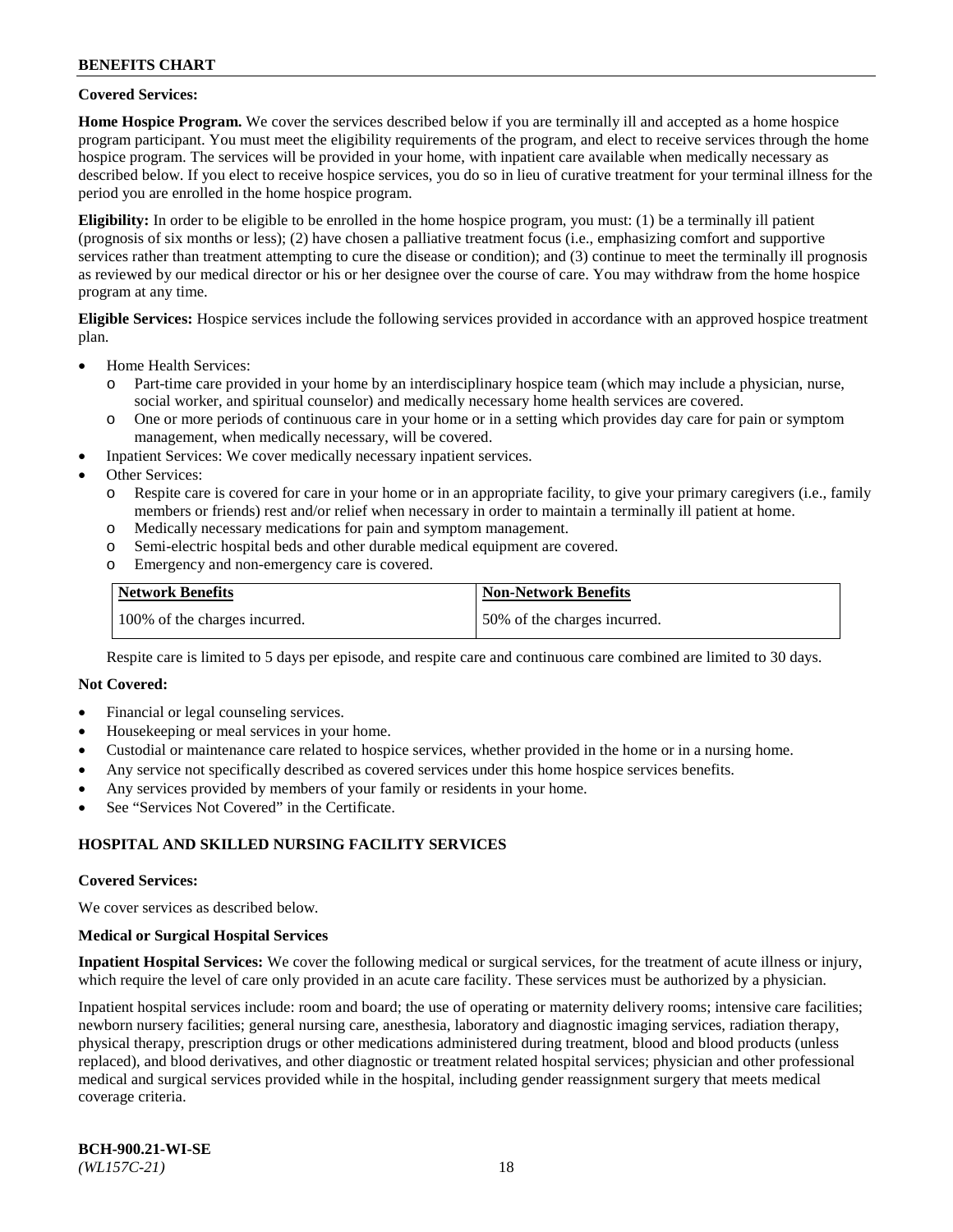We cover, following a vaginal delivery, a minimum of 48 hours of inpatient care for the mother and newborn child. We cover, following a caesarean section delivery, a minimum of 96 hours of inpatient care for the mother and newborn child.

Group health plans and health insurance issuers generally may not, under Federal law, restrict benefits for any hospital length of stay in connection with childbirth for the mother of newborn child to less than 48 hours following a vaginal delivery, or less than 96 hours following a caesarean section. However, Federal law generally does not prohibit the mother's or newborn's attending provider, after consulting with the mother, from discharging the mother or her newborn earlier than 48 hours (or 96 hours as applicable). In any case plans and issuers may not, under Federal law, require that a provider obtain authorization from the plan or the insurance issuer for prescribing a length of stay not in excess of 48 hours (or 96 hours).

| Network Benefits              | <b>Non-Network Benefits</b>  |
|-------------------------------|------------------------------|
| 100% of the charges incurred. | 50% of the charges incurred. |

Each Insured's admission or confinement, including that of a newborn child, is separate and distinct from the admission or confinement of any other Insured.

**Outpatient Hospital, Ambulatory Care or Surgical Facility Services:** We cover the following medical and surgical services, for diagnosis or treatment of illness or injury on an outpatient basis. These services must be authorized by a physician.

Outpatient services include: use of operating rooms, maternity delivery rooms or other outpatient departments, rooms or facilities; and the following outpatient services: general nursing care, anesthesia, laboratory and diagnostic imaging services, radiation therapy, physical therapy, drugs administered during treatment, blood and blood products (unless replaced), and blood derivatives, and other diagnostic or treatment related outpatient services; physician and other professional medical and surgical services provided while an outpatient, including colonoscopies (starting at age 50, or under age 50 for people at high risk of colorectal cancer), and gender reassignment surgery that meets medical coverage criteria.

For Network Benefits, non-emergent, scheduled outpatient Magnetic Resonance Imaging (MRI) and Computed Tomography (CT) must be provided at a designated facility. Your physician or facility will obtain or verify prior authorization for these services, as needed.

To see the benefit level for diagnostic imaging services, laboratory services and physical therapy, see benefits under Diagnostic Imaging Services, Laboratory Services and Physical Therapy in this Benefits Chart.

| <b>Network Benefits</b>       | <b>Non-Network Benefits</b>  |
|-------------------------------|------------------------------|
| 100% of the charges incurred. | 50% of the charges incurred. |

# **Skilled Nursing Facility Care:**

We cover room and board, daily skilled nursing and related ancillary services for post-acute treatment and rehabilitative care of illness or injury that meets medical coverage criteria. Rehabilitation services are limited to services where significant measurable progress is expected to occur within a reasonable period of time.

| <b>Network Benefits</b>                      | <b>Non-Network Benefits</b>                  |
|----------------------------------------------|----------------------------------------------|
| 100% of the charges incurred.                | 50% of the charges incurred.                 |
| Limited to a 30 day maximum per confinement. | Limited to a 30 day maximum per confinement. |

Each day of services provided under the Network Benefits and Non-Network Benefits, combined, applies toward the maximum shown above.

# **Not Covered:**

- Services for items for personal convenience, such as television rental, are not covered.
- See "Services Not Covered" in the Certificate.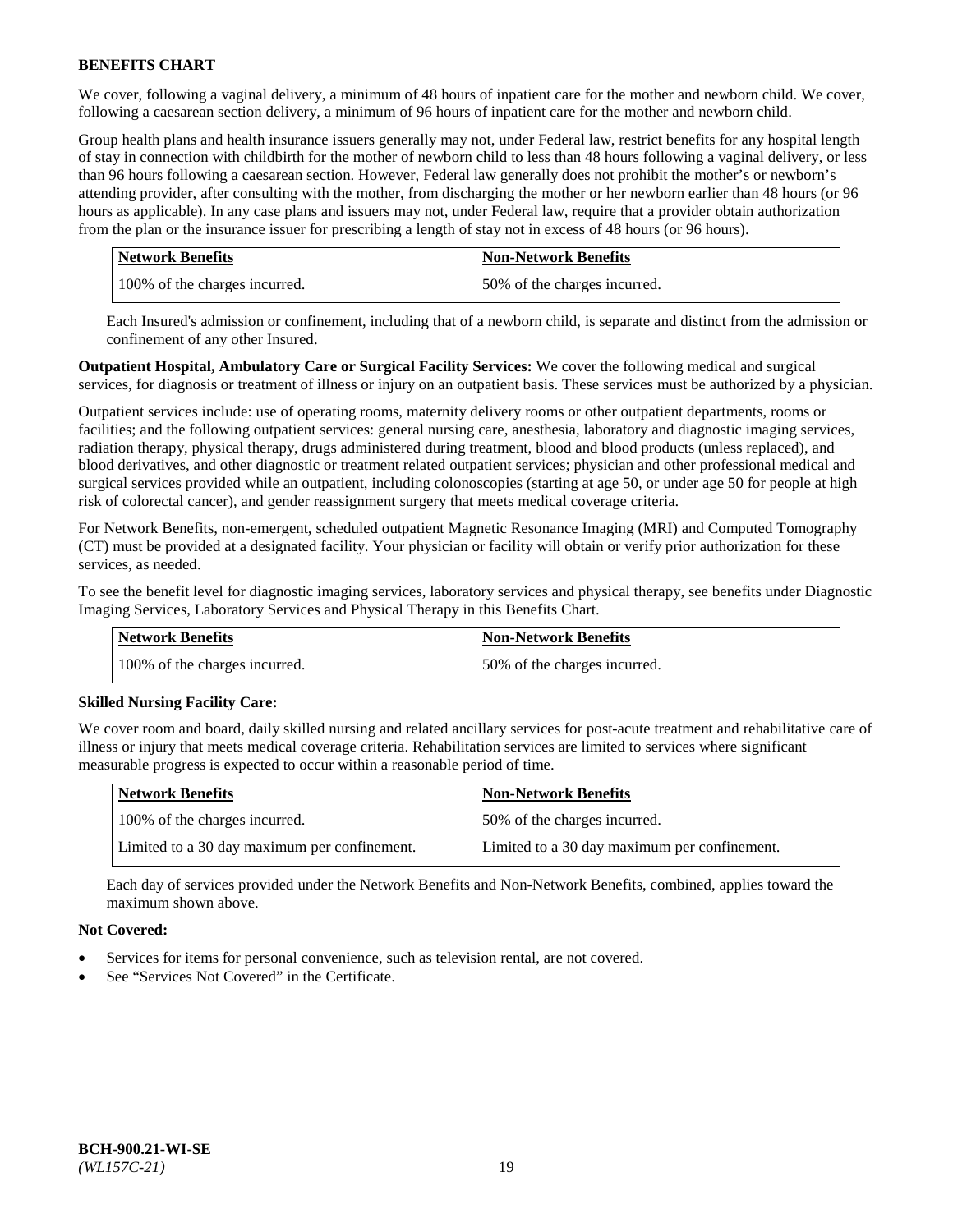# **INFERTILITY SERVICES**

# **Covered Services:**

We cover the diagnosis of infertility. These services include diagnostic procedures and tests provided in connection with an infertility evaluation, office visits and consultations to diagnose infertility.

| Network Benefits              | Non-Network Benefits         |
|-------------------------------|------------------------------|
| 100% of the charges incurred. | 50% of the charges incurred. |

Coverage is limited to office visits and consultations to diagnose infertility. Treatment is not covered.

# **Not Covered:**

- Treatment of infertility, including, but not limited to, office visits, laboratory, diagnostic imaging services, and drugs for the treatment of infertility; assisted reproduction, including, but not limited to, gamete intrafallopian tube transfer (GIFT), zygote intrafallopian tube transfer (ZIFT) intracytoplasmic sperm injection (ICSI), and/or in-vitro fertilization (IVF), and all charges associated with such procedures; reversal of sterilization; artificial insemination; and sperm, ova or embryo acquisition, retrieval or storage; however, we cover office visits and consultations to diagnose infertility.
- Services related to the establishment of surrogate pregnancy and fees for a surrogate.
- See "Services Not Covered" in the Certificate.

# **LABORATORY SERVICES**

#### **Covered Services:**

We cover laboratory tests when ordered by a provider and provided in a clinic or outpatient hospital facility. This includes blood tests to detect lead exposure in children between the ages of 6 months and 72 months.

To see the benefit level for inpatient hospital or skilled nursing facility services, see benefits under "Inpatient Hospital and Skilled Nursing Facility Services" in this Benefits Chart.

**Prostate-specific antigen (PSA) test coverage.** We cover prostate cancer screening for men 40 years of age or over who are symptomatic or in a high-risk category and for all men 50 years of age or older. Coverage includes a prostate-specific antigen blood test and a digital rectal examination.

| Network Benefits              | <b>Non-Network Benefits</b>  |
|-------------------------------|------------------------------|
| 100% of the charges incurred. | 50% of the charges incurred. |

# **All other laboratory services**

#### **Services for Illness or Injury**

| <b>Network Benefits</b>       | <b>Non-Network Benefits</b>  |
|-------------------------------|------------------------------|
| 100% of the charges incurred. | 50% of the charges incurred. |

# **Preventive Services**

Laboratory services associated with preventive services are covered at the benefit level shown in the "Preventive Services" section of this Benefits Chart.

#### **Not Covered:**

See "Services Not Covered" in the Certificate.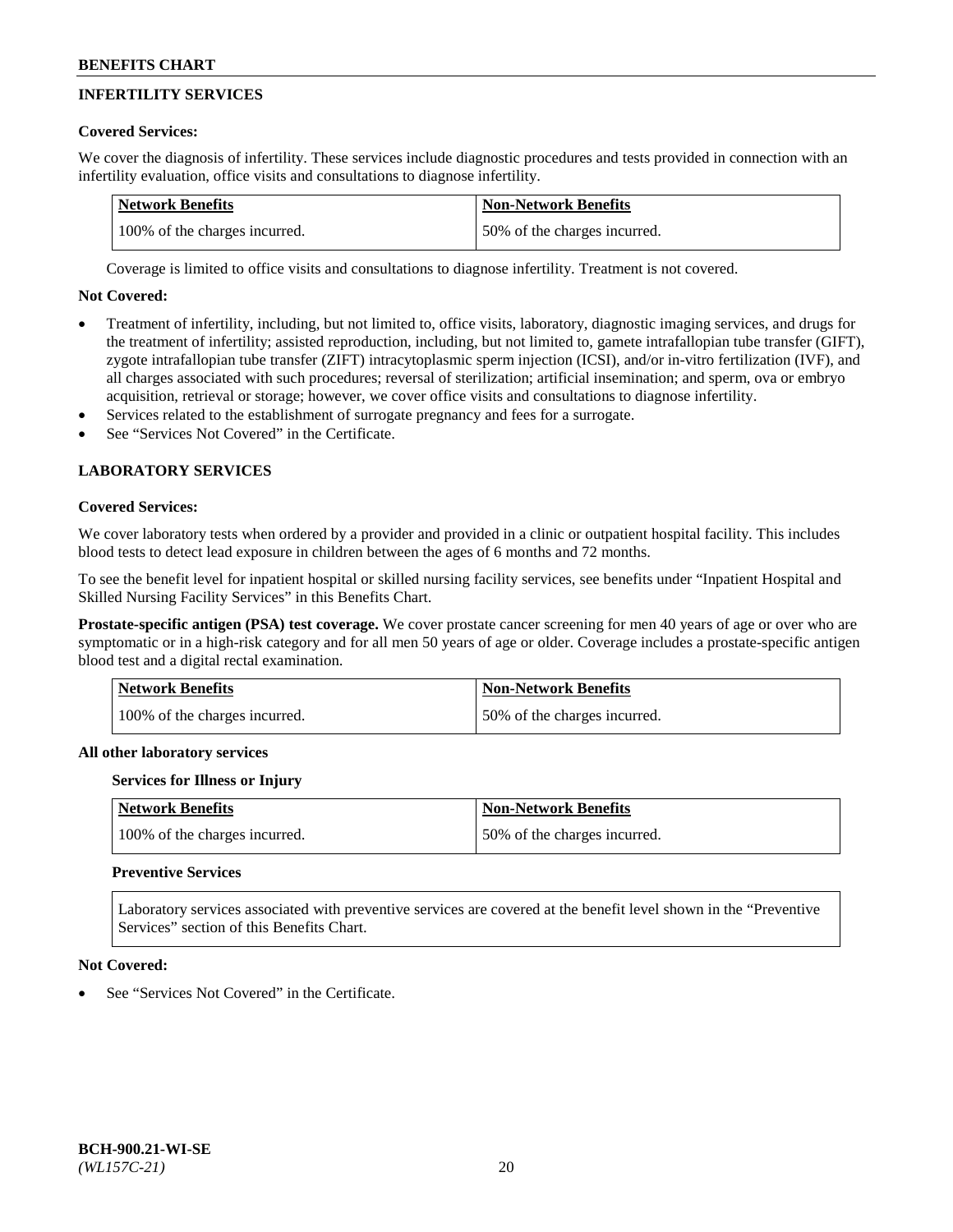# **MASTECTOMY RECONSTRUCTION BENEFIT**

## **Covered Services:**

We cover reconstruction of the breast on which the mastectomy has been performed; surgery and reconstruction of the other breast to produce symmetrical appearance, and prostheses and physical complications of all stages of mastectomy, including lymphedemas.

| <b>Network Benefits</b>                               | <b>Non-Network Benefits</b>                           |
|-------------------------------------------------------|-------------------------------------------------------|
| Coverage level is same as corresponding Network       | Coverage level is same as corresponding Non-Network   |
| Benefits, depending on type of service provided, such | Benefits, depending on type of service provided, such |
| as Office Visits for Illness or Injury, Inpatient or  | as Office Visits for Illness or Injury, Inpatient or  |
| <b>Outpatient Hospital Services.</b>                  | Outpatient Hospital Services.                         |

### **Not Covered:**

See "Services Not Covered" in the Certificate.

# **MEDICATION THERAPY DISEASE MANAGEMENT PROGRAM**

# **Covered Services:**

If you meet our criteria for coverage, you may qualify for our Medication Therapy Disease Management Program.

The program covers consultations with a designated Network pharmacist.

Covered services are based on established medical policies, which are subject to periodic review and modification by the medical directors. These medical policies (medical coverage criteria) are available by calling Member Services, or logging on to your "*my*HealthPartners" account at [healthpartners.com.](http://www.healthpartners.com/)

| Network Benefits                                            | <b>Non-Network Benefits</b> |
|-------------------------------------------------------------|-----------------------------|
| 100% of the charges incurred.<br>Deductible does not apply. | No coverage.                |

#### **Not Covered:**

See "Services Not Covered" in the Certificate.

# **OFFICE VISITS FOR ILLNESS OR INJURY**

#### **Covered Services:**

We cover the following when medically necessary: professional medical and surgical services and related supplies, including biofeedback, of physicians and other health care providers; blood and blood products (unless replaced) and blood derivatives.

We cover diagnosis and treatment of illness or injury to the eyes. Where contact or eye glass lenses are prescribed as medically necessary for the post-operative treatment of cataracts or for the treatment of aphakia, or keratoconus, we cover the initial evaluation, lenses and fitting. Insureds must pay for lens replacement beyond the initial pair.

# **Office Visits**

*Primary Care Providers*

| Network Benefits                                                           | <b>Non-Network Benefits</b>  |
|----------------------------------------------------------------------------|------------------------------|
| 100% of the charges incurred, subject to a<br>copayment of \$30 per visit. | 50% of the charges incurred. |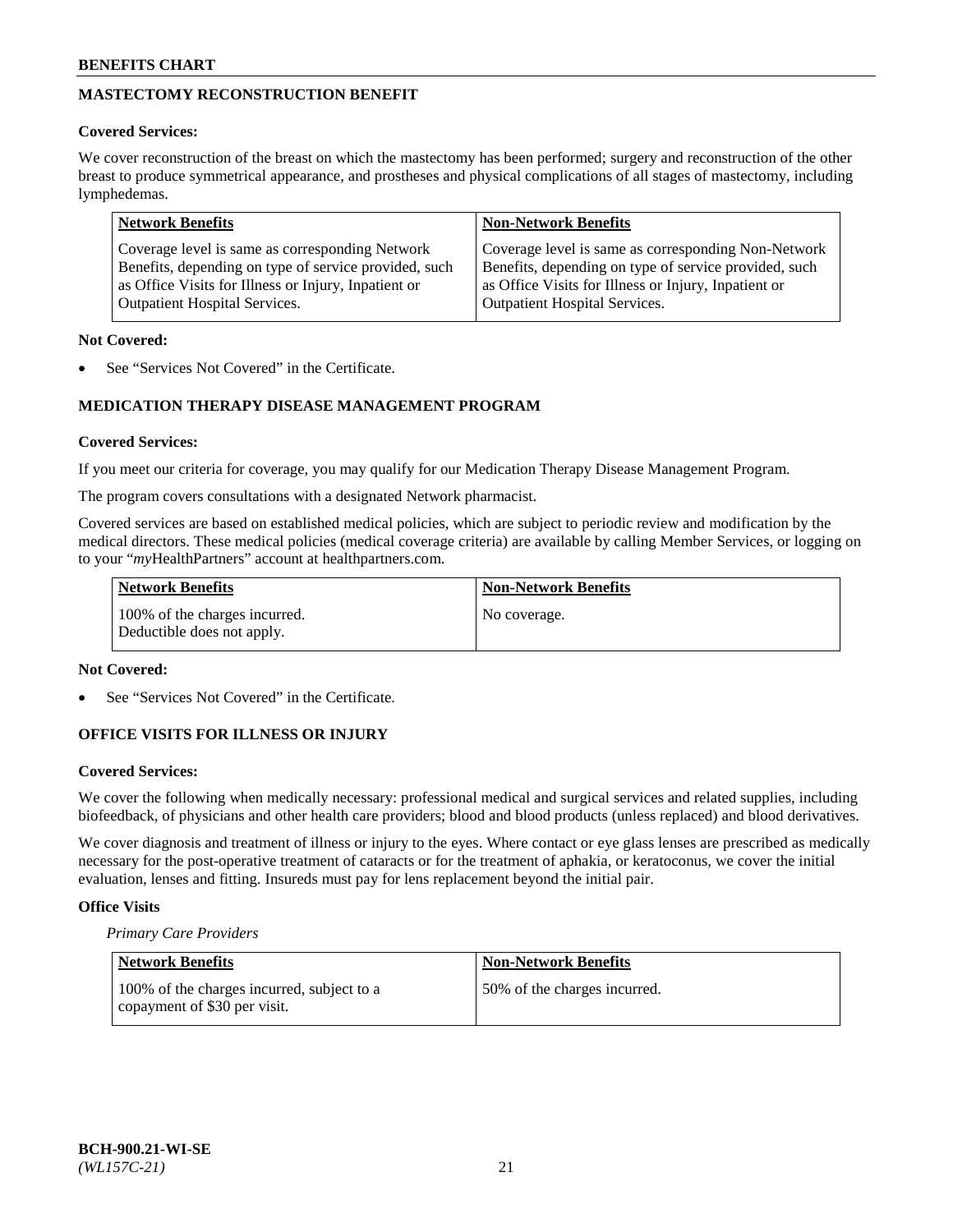*Specialty Care Providers*

| <b>Network Benefits</b>                                                    | <b>Non-Network Benefits</b>  |
|----------------------------------------------------------------------------|------------------------------|
| 100% of the charges incurred, subject to a<br>copayment of \$60 per visit. | 50% of the charges incurred. |

# **Convenience Clinics**

| Network Benefits                                                           | <b>Non-Network Benefits</b>   |
|----------------------------------------------------------------------------|-------------------------------|
| 100% of the charges incurred, subject to a<br>copayment of \$15 per visit. | 150% of the charges incurred. |

# **Scheduled Telephone Visits**

| <b>Network Benefits</b>                                                    | <b>Non-Network Benefits</b>  |
|----------------------------------------------------------------------------|------------------------------|
| 100% of the charges incurred, subject to a<br>copayment of \$15 per visit. | 50% of the charges incurred. |

# **E-Visits**

# **Access to Online Care through virtuwell a[t virtuwell.com](https://www.virtuwell.com/)**

| <b>Network Benefits</b>       | <b>Non-Network Benefits</b> |
|-------------------------------|-----------------------------|
| 100% of the charges incurred. | Not applicable.             |

# **All Other E-Visits**

| Network Benefits                                                           | <b>Non-Network Benefits</b>  |
|----------------------------------------------------------------------------|------------------------------|
| 100% of the charges incurred, subject to a<br>copayment of \$15 per visit. | 50% of the charges incurred. |

# **Injections Administered in a Physician's Office, other than immunizations**

# **Allergy Injections**

| <b>Network Benefits</b>                                                             | <b>Non-Network Benefits</b>  |
|-------------------------------------------------------------------------------------|------------------------------|
| 100% of the charges incurred, subject to a<br>copayment of \$2 per date of service. | 50% of the charges incurred. |

# **All Other Injections**

| <b>Network Benefits</b>                                                             | <b>Non-Network Benefits</b>  |
|-------------------------------------------------------------------------------------|------------------------------|
| 100% of the charges incurred, subject to a<br>copayment of \$2 per date of service. | 50% of the charges incurred. |

# **Not Covered:**

- Court ordered treatment, except as described in this Benefits Chart. Any resulting court ordered treatment for mental health services will be subject to the Certificate's requirement for medical necessity.
- See "Services Not Covered" in the Certificate.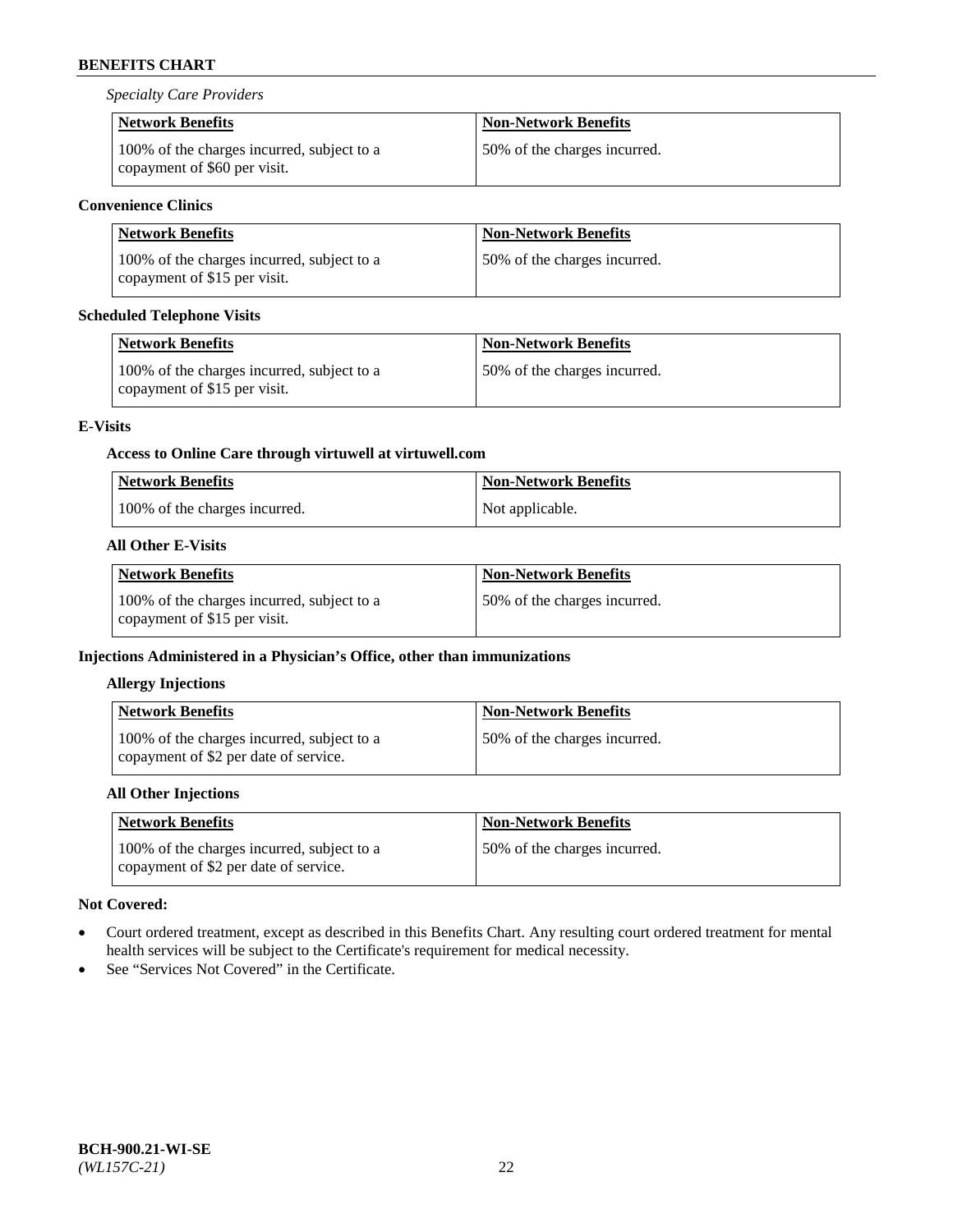# **PEDIATRIC EYEWEAR**

#### **Covered Services:**

We cover pediatric eyewear for children under age 19, subject to our medical coverage criteria. Coverage under this provision will continue until the end of the month in which the child turns age 19. These medical policies (medical coverage criteria) are available by calling Member Services, or logging on to your "*my*HealthPartners" account a[t healthpartners.com.](https://www.healthpartners.com/hp/index.html)

| Network Benefits              | <b>Non-Network Benefits</b> |
|-------------------------------|-----------------------------|
| 100% of the charges incurred. | No coverage.                |

Limited to one pair of eyeglasses (lenses and frames), or one pair of contact lenses per calendar year.

#### **Not Covered:**

See "Services Not Covered" in the Certificate.

# **PHYSICAL THERAPY, OCCUPATIONAL THERAPY, SPEECH THERAPY AND OTHER SPECIFIED THERAPIES**

# **Covered Services:**

We cover the following physical therapy, occupational therapy and speech therapy services:

- Medically necessary rehabilitative care to correct the effects of illness or injury.
- Habilitative care rendered for congenital, developmental or medical conditions which have significantly limited the successful initiation of normal speech and normal motor development.

Massage therapy which is performed in conjunction with other treatment/modalities by a physical or occupational therapist is part of a prescribed treatment plan and is not billed separately is covered.

We cover services provided in a clinic. To see the benefit level for inpatient hospital or skilled nursing facility services, see benefits under "Inpatient Hospital and Skilled Nursing Facility Services".

#### **Rehabilitative Care**

| <b>Network Benefits</b>                        | <b>Non-Network Benefits</b>                   |
|------------------------------------------------|-----------------------------------------------|
| 100% of the charges incurred, subject to a     | 50% of the charges incurred.                  |
| copayment of \$60 per visit.                   | Physical, Occupational and Speech Therapy are |
| Physical, Occupational and Speech Therapy are. | limited to 20 visits each per calendar year.  |
| limited to 20 visits each per calendar year.   |                                               |

In addition to the services provided above, we cover a minimum of:

- 20 visits per calendar year for pulmonary rehabilitation therapy.
- 36 visits per calendar year for cardiac rehabilitation therapy.
- 30 visits per calendar year for post-cochlear implant aural therapy.
- 20 visits per calendar year for cognitive rehabilitation therapy.

The maximum number of visits is combined for Network Benefits and Non-Network Benefits.

#### **Habilitative Services**

| <b>Network Benefits</b>                                                                                                     | <b>Non-Network Benefits</b>                                                                                                   |
|-----------------------------------------------------------------------------------------------------------------------------|-------------------------------------------------------------------------------------------------------------------------------|
| 100% of the charges incurred, subject to a<br>copayment of \$60 per visit.<br>Physical, Occupational and Speech Therapy are | 50% of the charges incurred.<br>Physical, Occupational and Speech Therapy are<br>limited to 20 visits each per calendar year. |
| limited to 20 visits each per calendar year.                                                                                |                                                                                                                               |

The maximum number of visits is combined for Network Benefits and Non-Network Benefits.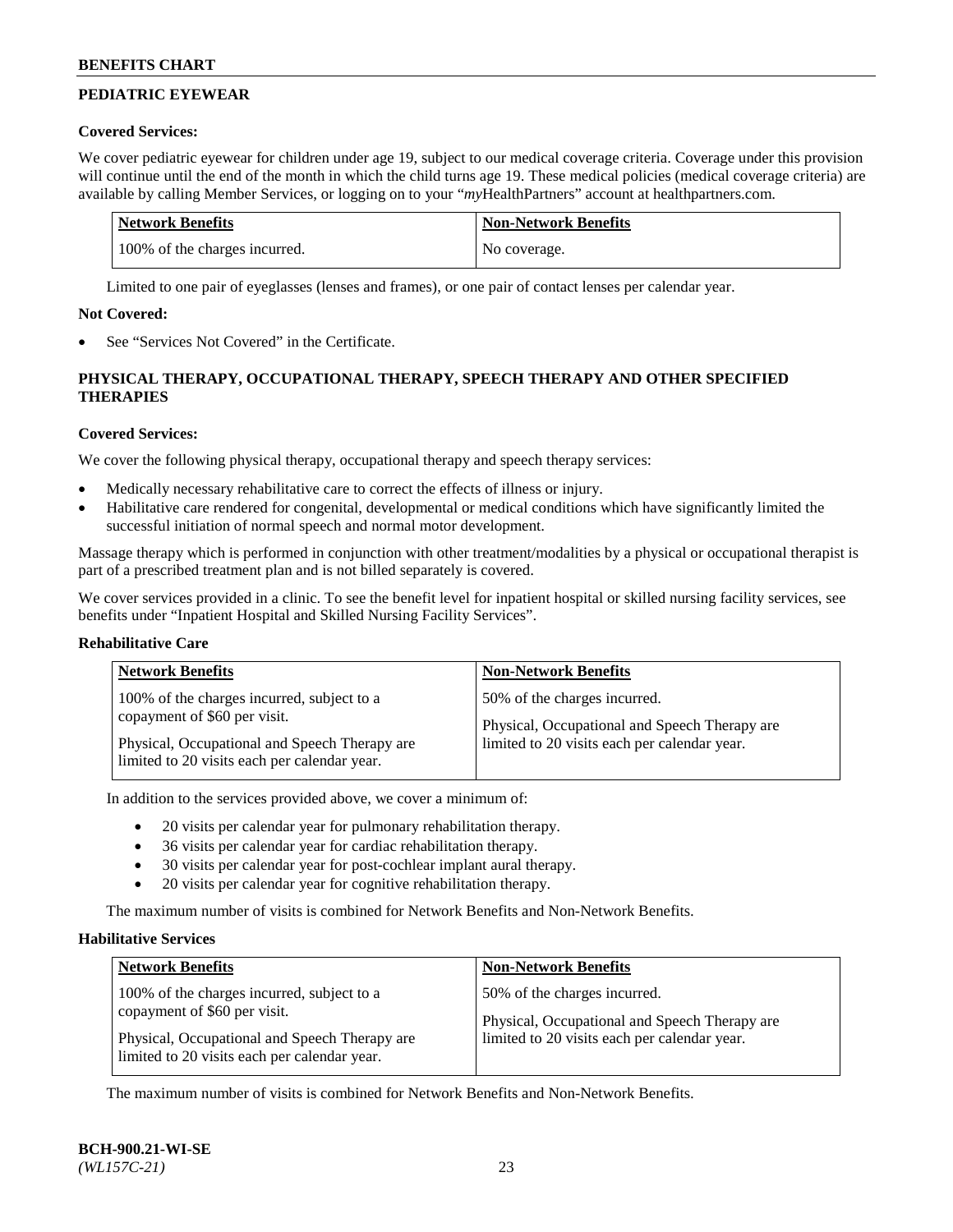# **Not Covered:**

- Massage therapy for the purpose of comfort or convenience of the Insured.
- See "Services Not Covered" in the Certificate.

# **PRESCRIPTION DRUG SERVICES**

# **Covered Services:**

We cover prescription drugs and medications that can be self-administered or are administered in a physician's office.

We will refill a prescription for eye drops covered under this Benefits Chart if the Insured requests a refill and the original prescription specified that additional quantities would be needed, providing the refill request does not exceed the quantities needed, and the following conditions are met:

- If the Insured requests a 30-day refill supply, the request must be made between 22 and 30 days of the later of (a) the original date that the prescription was distributed to the insured or (b) the date that the most recent refill was distributed to the Insured; or
- If the Insured requests a 90-day refill supply, the request must be made between 67 and 90 days of the later of (a) the original date that the prescription was distributed to the insured or (b) the date that the most recent refill was distributed to the Insured.

#### **For Network Benefits, drugs and medications must be obtained at a Network pharmacy.**

#### **Outpatient Drugs (except as specified below)**

| <b>Network Benefits</b>                                                                                                                                                                                           | <b>Non-Network Benefits</b>  |
|-------------------------------------------------------------------------------------------------------------------------------------------------------------------------------------------------------------------|------------------------------|
| 100% of the charges incurred, subject to a copayment of<br>\$5 for generic low cost formulary drugs and 100% of<br>the charges incurred, subject to a copayment of \$25 for<br>generic high cost formulary drugs. | 50% of the charges incurred. |
| Brand name formulary drugs are covered at 100% of the<br>charges incurred, subject to a copayment of \$60.                                                                                                        |                              |
| Formulary insulin is considered preventive and is not<br>subject to your deductible. In no event will your cost for<br>a formulary insulin drug exceed \$25.                                                      |                              |
| Non-formulary drugs are covered at 100% of the<br>charges incurred, subject to a copayment of \$150.                                                                                                              |                              |
| Deductible applies.                                                                                                                                                                                               |                              |

**Oral chemotherapy drugs** are included on the Specialty Drug List. However, you pay the applicable outpatient drug copayment. As required by Wisconsin law, your maximum copayment will not be more than \$100 per prescription for a 31-day supply.

# **Mail Order Drugs**

| <b>Network Benefits</b>                                                                                                                                                                                                    | <b>Non-Network Benefits</b>           |
|----------------------------------------------------------------------------------------------------------------------------------------------------------------------------------------------------------------------------|---------------------------------------|
| For your convenience, you may also get up to a 93-day<br>supply of outpatient prescription drugs that can be self-<br>administered through the designated mail order service.                                              | See Network Mail Order Drugs Benefit. |
| New prescriptions to treat certain chronic conditions<br>and trial drugs will be limited to quantity limits<br>described at the end of this section. You will have to<br>pay one copayment for your initial 31-day supply. |                                       |
| Specialty Drugs are not available through the mail order<br>service.                                                                                                                                                       |                                       |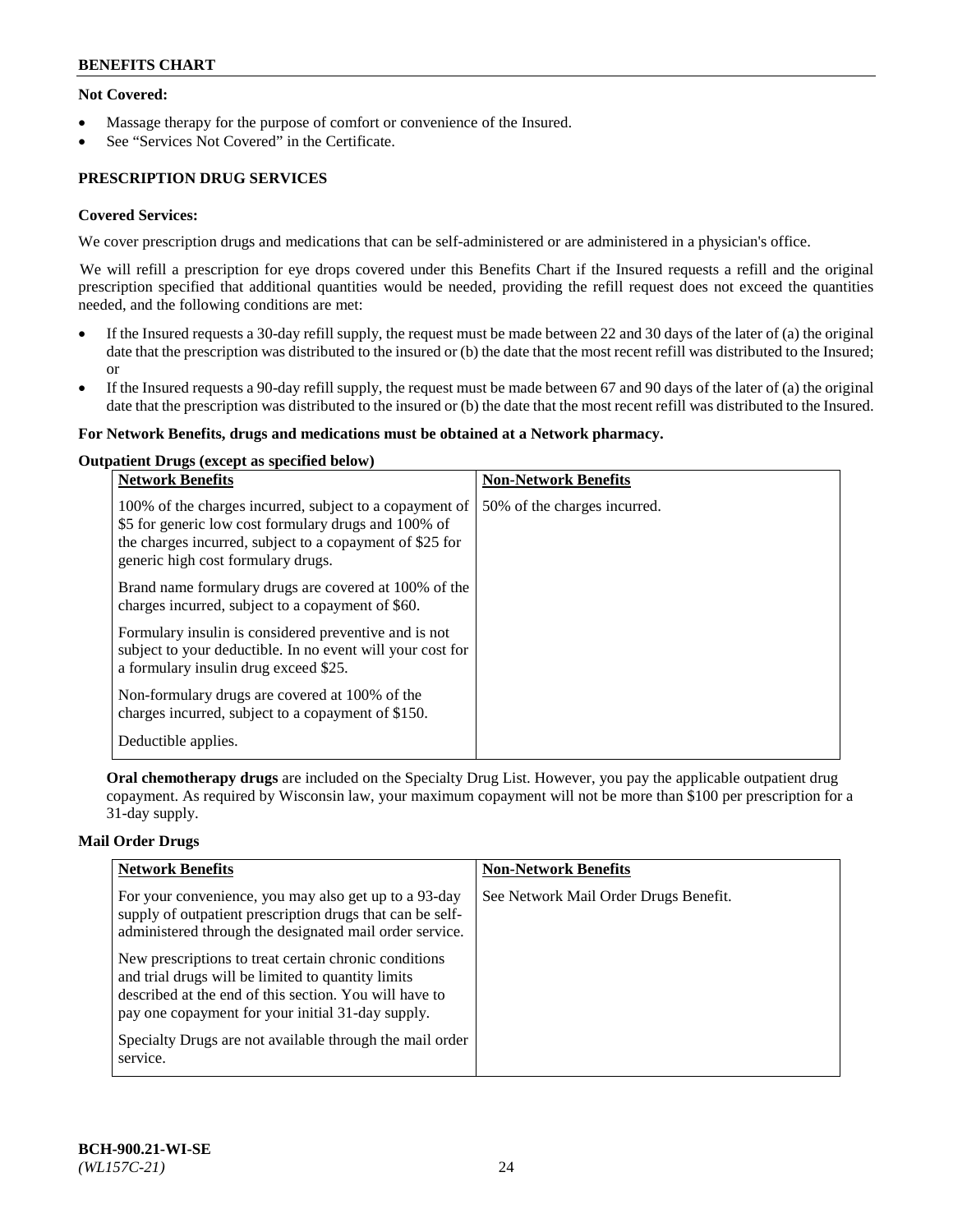# **Tobacco Cessation Drugs are covered for all FDA approved tobacco cessation drugs**

| <b>Network Benefits</b>                                     | <b>Non-Network Benefits</b>  |
|-------------------------------------------------------------|------------------------------|
| 100% of the charges incurred.<br>Deductible does not apply. | 50% of the charges incurred. |

#### **Contraceptive Drugs**

| <b>Network Benefits</b>                                                                                                                                         | <b>Non-Network Benefits</b>  |
|-----------------------------------------------------------------------------------------------------------------------------------------------------------------|------------------------------|
| 100% of the charges incurred for formulary drugs.<br>Deductible does not apply.                                                                                 | 50% of the charges incurred. |
| If a physician requests that a non-formulary<br>contraceptive drug be dispensed as written, the drug<br>will be covered at 100%, not subject to the deductible. |                              |

# **Specialty Drugs which are Self-Administered**

| <b>Network Benefits</b>                                                                                              | <b>Non-Network Benefits</b> |
|----------------------------------------------------------------------------------------------------------------------|-----------------------------|
| 80% of the charges incurred.                                                                                         | No coverage.                |
| Specialty Drugs are limited to drugs on the Specialty<br>Drug List and must be obtained from a designated<br>vendor. |                             |

**Oral chemotherapy drugs** are included on the Specialty Drug List. However, you pay the applicable outpatient drug copayment. As required by Wisconsin law, your maximum copayment will not be more than \$100 per prescription for a 31-day supply.

#### **Limitations:**

- Certain drugs may require prior authorization as indicated on the formulary. HealthPartners may require prior authorization for the drug and also the site where the drug will be provided. Certain drugs are subject to our utilization review process and quantity limits.
- Certain non-formulary drugs require prior authorization. In addition, certain drugs may be subject to any quantity limits applied as part of our trial program.
- If an Insured requests a brand name drug when there is a generic equivalent, the brand name drug will be covered up to the charge that would apply to the generic drug, minus any required copayment. If a physician requests that a brand name drug be dispensed as written, the drug will be paid at the non-formulary benefit.
- We may require insureds to try over-the-counter (OTC) drug alternatives before approving more costly formulary prescription drugs.
- Unless otherwise specified in the Prescription Drug Services" section, you may receive up to a 31-day supply per prescription.
- A 93-day supply will be covered and dispensed only at pharmacies that participate in our extended day supply program.
- New prescriptions to treat certain chronic conditions are limited to a 31-day supply.
- No more than a 31-day supply of specialty drugs will be covered and dispensed at a time unless it's a manufacturer supplied drug that cannot be split that supplies the member with more than a 31-day supply.
- If a copayment is required, you must pay one copayment for each 31-day supply, or portion thereof. **Not Covered:**
- Replacement of prescription drugs, medications, equipment and supplies due to loss, damage or theft.
- Nonprescription (over-the-counter) drugs or medications, including, but not limited to, vitamins, supplements, homeopathic remedies, and non-FDA approved drugs, unless listed on the formulary and prescribed by a physician or legally authorized health care provider under applicable state and federal law. This exclusion does not include over-thecounter contraceptives for women as allowed under the Affordable Care Act when the Insured obtains a prescription for the item. In addition, if the Insured obtains a prescription, this exclusion does not include aspirin to prevent cardiovascular disease for men and women of certain ages; folic acid supplements for women who may become pregnant; fluoride chemoprevention supplements for children without fluoride in their water source; and iron supplements for children age 6-12 who are at risk for anemia.
- All drugs for the treatment of sexual dysfunction.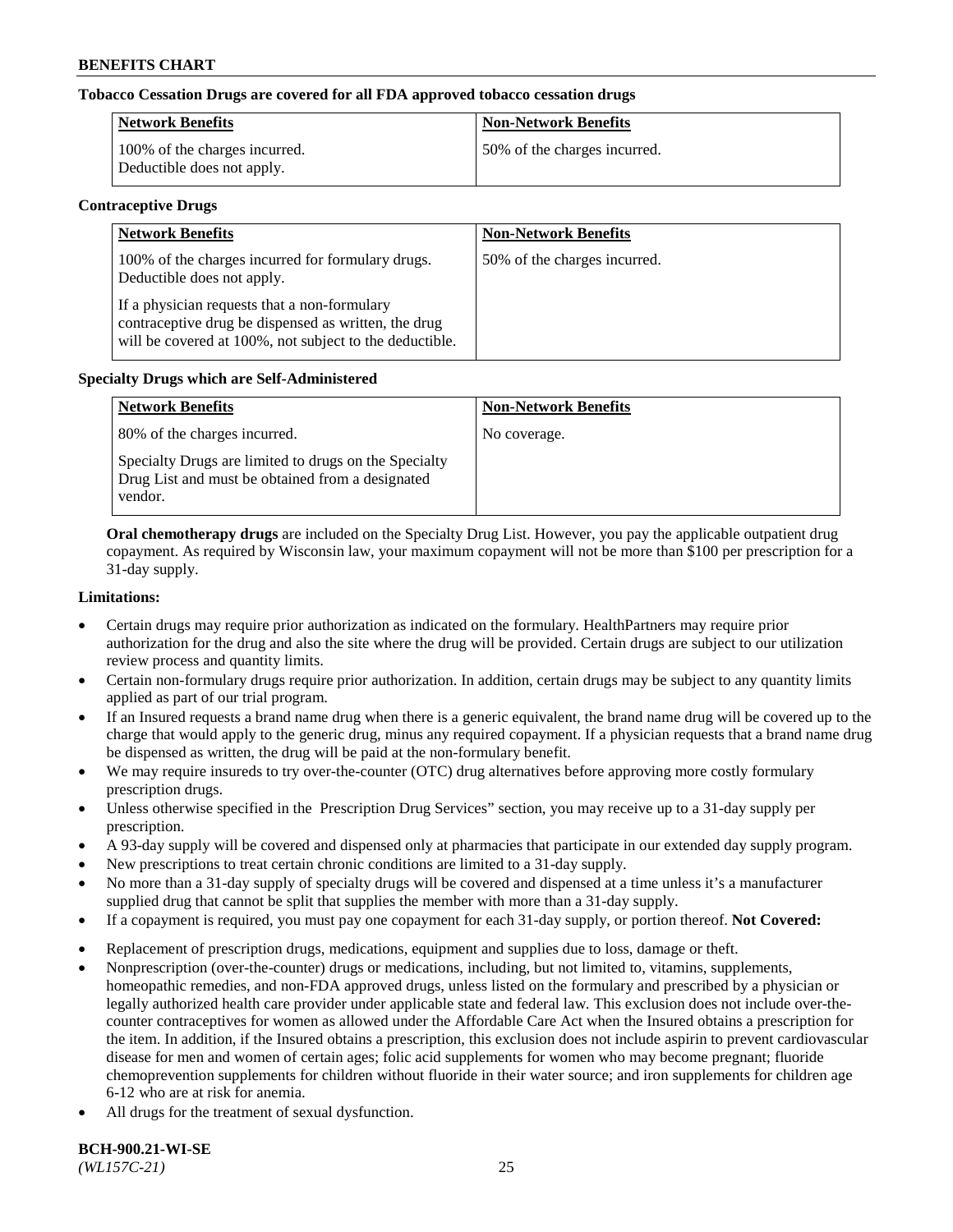- All drugs for the treatment of growth deficiency.
- All drugs for the treatment of infertility.
- Medical cannabis.
- Drugs on the Excluded Drug List. The Excluded Drug List includes select drugs within a therapy class that are not eligible for coverage. This includes drugs that may be excluded for certain indications. The Excluded Drug List is available at [healthpartners.com.](http://www.healthpartners.com/)
- Drugs that are newly approved by the FDA until they are reviewed and approved by HealthPartners Pharmacy and Therapeutics Committee.
- Medical devices approved by the FDA will not be covered under the Prescription Drug Services section unless they are on our formulary. Covered medical devices are generally submitted and reimbursed under your medical benefits.
- See "Services Not Covered" in the Certificate.

# **PREVENTIVE SERVICES**

# **Applicable Definitions:**

**Routine Preventive Services** are routine health care services that include screenings, check-ups and counseling to prevent illness, disease or other health problems before symptoms occur.

**Diagnostic Services** are services to help a provider understand your symptoms, diagnose illness and decide what treatment may be needed. They may be the same services that are listed as preventive services, but they are being used as diagnostic services. Your provider will determine if these services are preventive or diagnostic. These services are not preventive if received as part of a visit to diagnose, manage or maintain an acute or chronic medical condition, illness or injury. When that occurs, unless otherwise indicated below, standard deductibles, copayments or coinsurance apply.

# **Covered Services:**

We cover preventive services that meet any of the requirements under the Affordable Care Act (ACA) shown in the bulleted items below. These preventive services are covered at 100% under the Network Benefits with no deductible, copayments or coinsurance. (If a preventive service is not required by the ACA and it is covered at a lower benefit level, it will be specified below.) Preventive benefits mandated under the ACA are subject to periodic review and modification. Changes would be effective in accordance with the federal rules. Preventive services mandated by the ACA include:

- Evidence-based items or services that have in effect a rating of A or B in the current recommendations of the United States Preventive Services Task Force with respect to the individual;
- Immunizations for routine use in children, adolescents, and adults that have in effect a recommendation from the Advisory Committee on Immunization Practices of the Centers for Disease Control and Prevention with respect to the individual;
- With respect to infants, children, and adolescents, evidence-informed preventive care and screenings provided for in comprehensive guidelines supported by the Health Resources and Services Administration; and
- With respect to women, preventive care and screenings provided for in comprehensive guidelines supported by the Health Resources and Services Administration.

Covered services are based on established medical policies, which are subject to periodic review and modification by the medical or dental directors. These medical policies (medical coverage criteria) are available by calling Member Services, or logging on to your "*my*HealthPartners" account at [healthpartners.com.](https://www.healthpartners.com/hp/index.html)

# **ACA and state mandated preventive services are covered as follows:**

**Routine Health Exams and Periodic Health Assessments.** A physician or health care provider will counsel you as to how often health assessments are needed based on age, sex and health status. This includes screening and counseling for tobacco cessation and all FDA approved tobacco cessation medications including over-the-counter drugs (as shown in the Prescription Drug Services section).

| <b>Network Benefits</b>                                     | <b>Non-Network Benefits</b>  |
|-------------------------------------------------------------|------------------------------|
| 100% of the charges incurred.<br>Deductible does not apply. | 50% of the charges incurred. |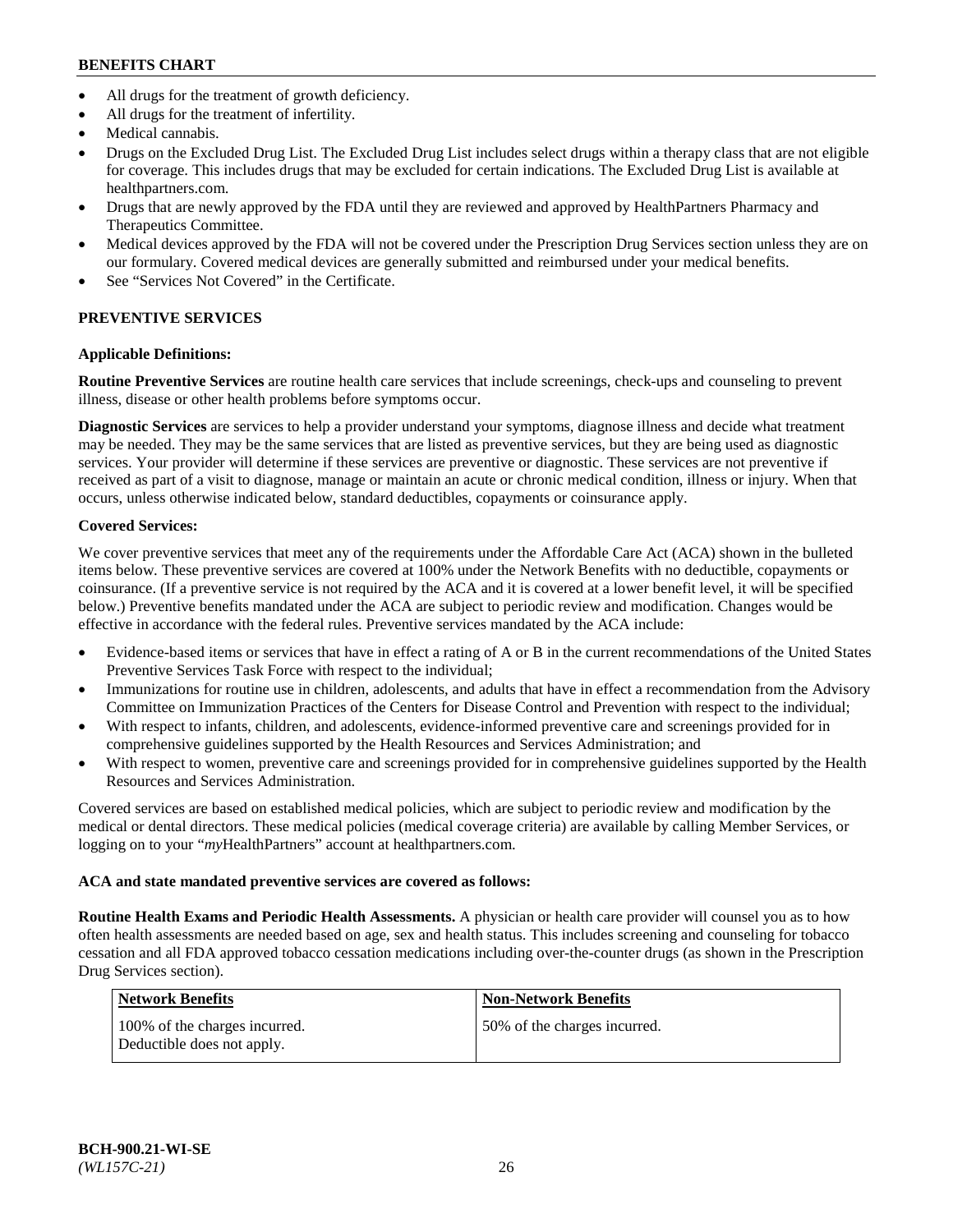**Child Health Supervision Services.** This includes pediatric preventive services such as newborn screenings, appropriate immunizations, developmental assessments and laboratory services appropriate to the age of the child from birth to 72 months and appropriate immunizations to age 18.

| <b>Network Benefits</b>                                     | <b>Non-Network Benefits</b>  |
|-------------------------------------------------------------|------------------------------|
| 100% of the charges incurred.<br>Deductible does not apply. | 50% of the charges incurred. |

#### **Routine Prenatal Care and Exams**

| Network Benefits                                            | <b>Non-Network Benefits</b>  |
|-------------------------------------------------------------|------------------------------|
| 100% of the charges incurred.<br>Deductible does not apply. | 50% of the charges incurred. |

**Routine Postnatal Care.** This includes health exams, assessments, education and counseling relating to the period immediately after childbirth.

| Network Benefits                                            | <b>Non-Network Benefits</b>  |
|-------------------------------------------------------------|------------------------------|
| 100% of the charges incurred.<br>Deductible does not apply. | 50% of the charges incurred. |

**Routine Screening Procedures for Cancer.** This includes colorectal screening starting at age 50 and under age 50 for people at high risk of colorectal cancer. This also includes cancer screenings recommended by the USPSTF with an A or B rating. Women's preventive health services below describe additional routine screening procedures for cancer.

| <b>Network Benefits</b>                                     | <b>Non-Network Benefits</b>   |
|-------------------------------------------------------------|-------------------------------|
| 100% of the charges incurred.<br>Deductible does not apply. | 150% of the charges incurred. |

**Professional Voluntary Family Planning Services.** This includes services to prevent or delay a pregnancy, including counseling and education. Services must be provided by a licensed provider.

| <b>Network Benefits</b>                                     | <b>Non-Network Benefits</b>  |
|-------------------------------------------------------------|------------------------------|
| 100% of the charges incurred.<br>Deductible does not apply. | 50% of the charges incurred. |

#### **Adult Immunizations**

| Network Benefits                                            | <b>Non-Network Benefits</b>   |
|-------------------------------------------------------------|-------------------------------|
| 100% of the charges incurred.<br>Deductible does not apply. | 150% of the charges incurred. |

**Women's Preventive Health Services.** This includes mammograms, screenings for cervical cancer (pap smears), breast pumps, human papillomavirus (HPV) testing, counseling for sexually transmitted infections, counseling and screening for human immunodeficiency virus (HIV), and all FDA approved contraceptive methods as prescribed by a doctor, sterilization procedures, education and counseling (see the Prescription Drug Services section for coverage of oral contraceptive drugs). We also provide genetic screening for BRCA if someone in your family has the gene or you have a diagnosis of cancer.

The U.S. Preventive Services Task Force (USPSTF) recommends screening mammography, with or without clinical breast examination (CBE), every 1-2 years for women aged 40 and older. For women age 50 and older, we cover an annual mammogram.

| <b>Network Benefits</b>                                     | <b>Non-Network Benefits</b>  |
|-------------------------------------------------------------|------------------------------|
| 100% of the charges incurred.<br>Deductible does not apply. | 50% of the charges incurred. |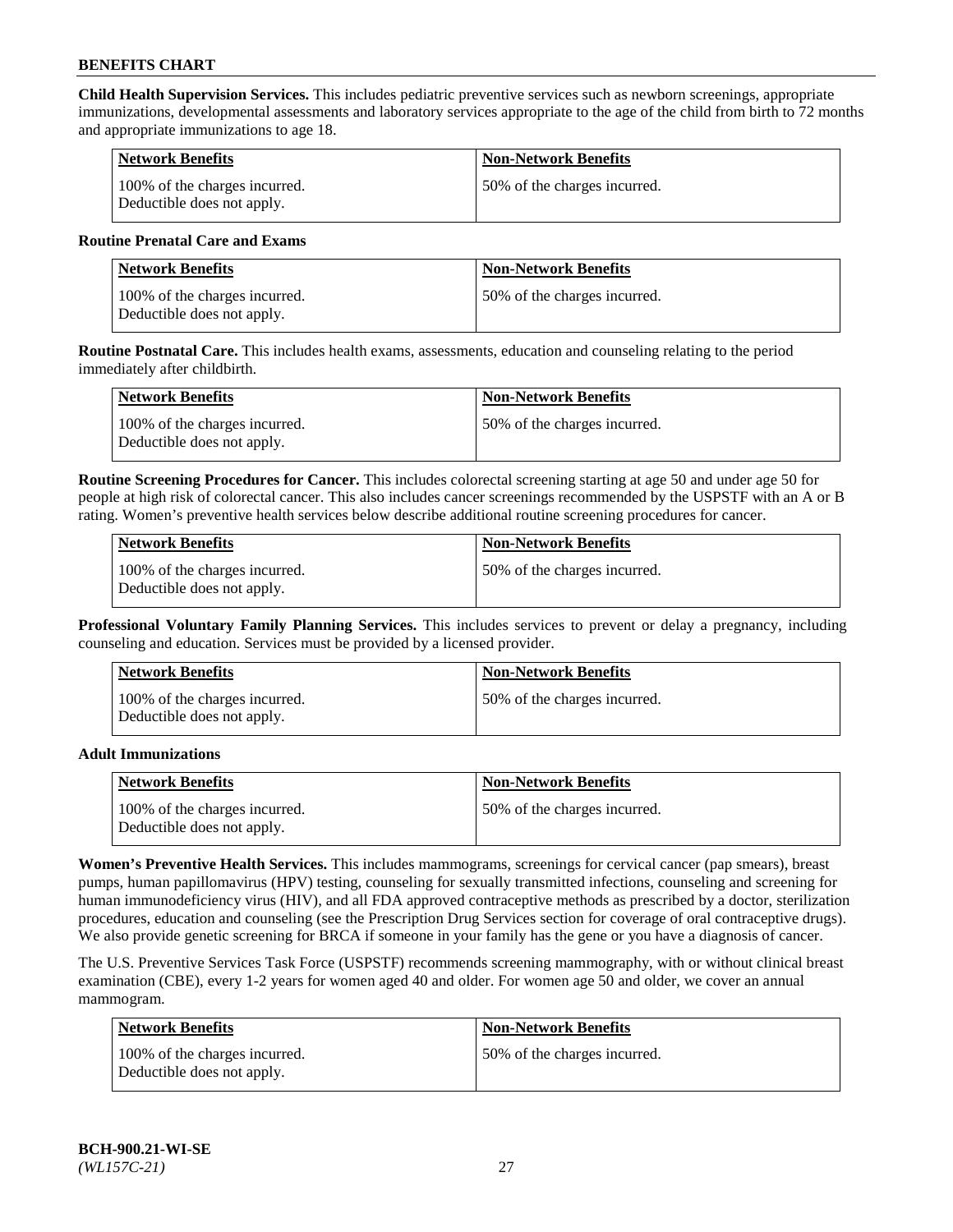**Obesity Screening and Management.** We cover obesity screening and counseling for all ages during a routine preventive care exam. If you are age 18 or older and have a body mass index of 30 or more, we also cover intensive obesity management to help you lose weight. Your primary care doctor can coordinate these services.

| <b>Network Benefits</b>                                     | <b>Non-Network Benefits</b>  |
|-------------------------------------------------------------|------------------------------|
| 100% of the charges incurred.<br>Deductible does not apply. | 50% of the charges incurred. |

**Preventive Medications.** We cover preventive medications currently recommended by USPSTF with an A or B rating if they are prescribed by your medical provider and they are listed on our formulary. Preventive medications are subject to periodic review and modification. Changes would be effective in accordance with the federal rules and reflected in our current medical coverage criteria for preventive care services.

| <b>Network Benefits</b>                                     | <b>Non-Network Benefits</b>  |
|-------------------------------------------------------------|------------------------------|
| 100% of the charges incurred.<br>Deductible does not apply. | 50% of the charges incurred. |

#### **In addition to any ACA or state mandated preventive services referenced above, we cover the following eligible services:**

# **Routine Eye and Hearing Exams**

| <b>Network Benefits</b>                                     | <b>Non-Network Benefits</b>  |
|-------------------------------------------------------------|------------------------------|
| 100% of the charges incurred.<br>Deductible does not apply. | 50% of the charges incurred. |

**Ovarian Cancer Surveillance Test for Women who are at Risk.** "At risk for ovarian cancer" means (1) having a family history that includes any of the following: one or more first-degree or second-degree relatives with ovarian cancer, clusters of female relatives with breast cancer or nonpolyposis colorectal cancer; or (2) testing positive for BRCA1 or BRCA2 mutations. "Surveillance test for ovarian cancer" means annual screening using CA-125 serum tumor marker testing, transvaginal ultrasound, pelvic examination or other proven ovarian screening tests currently being evaluated by the federal Food and Drug Administration or by the National Cancer Institute.

| <b>Network Benefits</b>                               | <b>Non-Network Benefits</b>                           |
|-------------------------------------------------------|-------------------------------------------------------|
| Coverage level is same as corresponding Network       | Coverage level is same as corresponding Non-Network   |
| Benefits, depending on type of service provided, such | Benefits, depending on type of service provided, such |
| as Diagnostic Imaging Services, Laboratory Services   | as Diagnostic Imaging Services, Laboratory Services   |
| or Office Visits for Illness or Injury, or Preventive | or Office Visits for Illness or Injury, or Preventive |
| Services.                                             | Services.                                             |

# **Limitations:**

• Services are not preventive if received as part of a visit to diagnose, manage or maintain an acute or chronic medical condition, illness or injury. When that occurs, unless otherwise indicated above, standard deductibles, copayments or coinsurance apply.

# **Not Covered:**

See "Services Not Covered" in the Certificate.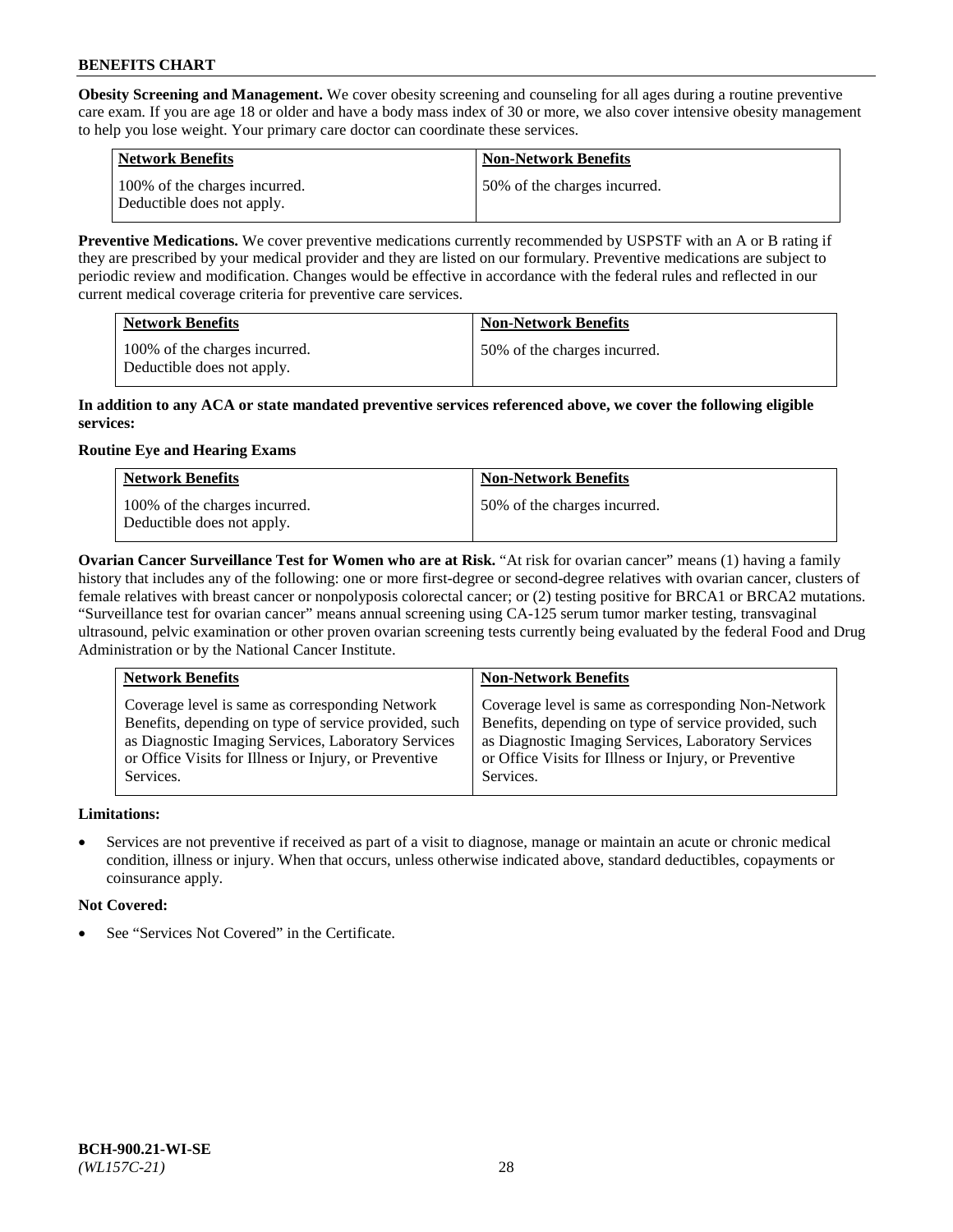# **TRANSPLANT SERVICES**

#### **Applicable Definitions:**

**Autologous.** This is when the source of cells is from the individual's own marrow or stem cells.

**Allogeneic.** This is when the source of cells is from a related or unrelated donor's marrow or stem cells.

**Allogeneic Bone Marrow Transplant.** This is when the bone marrow is harvested from the related or unrelated donor and stored. The patient undergoes treatment which includes tumor ablation with high-dose chemotherapy and/or radiation. The bone marrow is reinfused (transplanted).

**Autologous Bone Marrow Transplant.** This is when the bone marrow is harvested from the individual and stored. The patient undergoes treatment which includes tumor ablation with high-dose chemotherapy and/or radiation. The bone marrow is reinfused (transplanted).

**Autologous/Allogeneic Stem Cell Support.** This is a treatment process that includes stem cell harvest from either bone marrow or peripheral blood, tumor ablation with high-dose chemotherapy and/or radiation, stem cell reinfusion, and related care. Autologous/allogeneic bone marrow transplantation and high dose chemotherapy with peripheral stem cell rescue/support are considered to be autologous/allogeneic stem cell support.

**Designated Transplant Center.** This is any health care provider, group or association of health care providers designated by us to provide services, supplies or drugs for specified transplants for our Insureds.

**Transplant Services.** This is transplantation (including retransplants) of the human organs or tissue listed below, including all related post-surgical treatment, follow-up care and drugs and multiple transplants for a related cause. Transplant services do not include other organ or tissue transplants or surgical implantation of mechanical devices functioning as a human organ, except surgical implantation of an FDA approved Ventricular Assist Device (VAD) or total artificial heart, functioning as a temporary bridge to heart transplantation.

Prior authorization is required prior to consultation to support coordination of care and benefits.

#### **Covered Services:**

We cover eligible transplant services (as defined above) while you are covered under the Certificate. Transplants that will be considered for coverage are limited to the following:

- Kidney transplants for end-stage disease.
- Cornea transplants for end-stage disease.
- Heart transplants for end-stage disease.
- Lung transplants or heart/lung transplants for: (1) primary pulmonary hypertension; (2) Eisenmenger's syndrome; (3) endstage pulmonary fibrosis; (4) alpha 1 antitrypsin disease; (5) cystic fibrosis; and (6) emphysema.
- Liver transplants for: (1) biliary atresia in children; (2) primary biliary cirrhosis; (3) post-acute viral infection (including hepatitis A, hepatitis B antigen e negative and hepatitis C) causing acute atrophy or post-necrotic cirrhosis; (4) primary sclerosing cholangitis; (5) alcoholic cirrhosis; and (6) hepatocellular carcinoma.
- Allogeneic bone marrow transplants or peripheral stem cell support associated with high dose chemotherapy for: (1) acute myelogenous leukemia; (2) acute lymphocytic leukemia; (3) chronic myelogenous leukemia; (4) severe combined immunodeficiency disease; (5) Wiskott-Aldrich syndrome; (6) aplastic anemia; (7) sickle cell anemia; (8) non-relapsed or relapsed non-Hodgkin's lymphoma; (9) multiple myeloma; and (10) testicular cancer.
- Autologous bone marrow transplants or peripheral stem cell support associated with high-dose chemotherapy for: (1) acute leukemias; (2) non-Hodgkin's lymphoma; (3) Hodgkin's disease; (4) Burkitt's lymphoma; (5) neuroblastoma; (6) multiple myeloma; (7) chronic myelogenous leukemia; and (8) non-relapsed non-Hodgkin's lymphoma.
- Pancreas transplants for simultaneous pancreas-kidney transplants for diabetes, pancreas after kidney, living related segmental simultaneous pancreas kidney transplantation and pancreas transplant alone.

To receive Network Benefits, charges for transplant services must be incurred at a Designated Transplant Center.

The transplant-related treatment provided, including expenses incurred for directly related donor services, shall be subject to and in accordance with the provisions, limitations, maximums and other terms of the Certificate.

Medical and hospital expenses of the donor are covered only when the recipient is an Insured and the transplant and directly related donor expenses have been prior authorized for coverage. Treatment of medical complications that may occur to the donor are not covered. Donors are not considered Insureds, and are therefore not eligible for the rights afforded to Insureds under the Certificate.